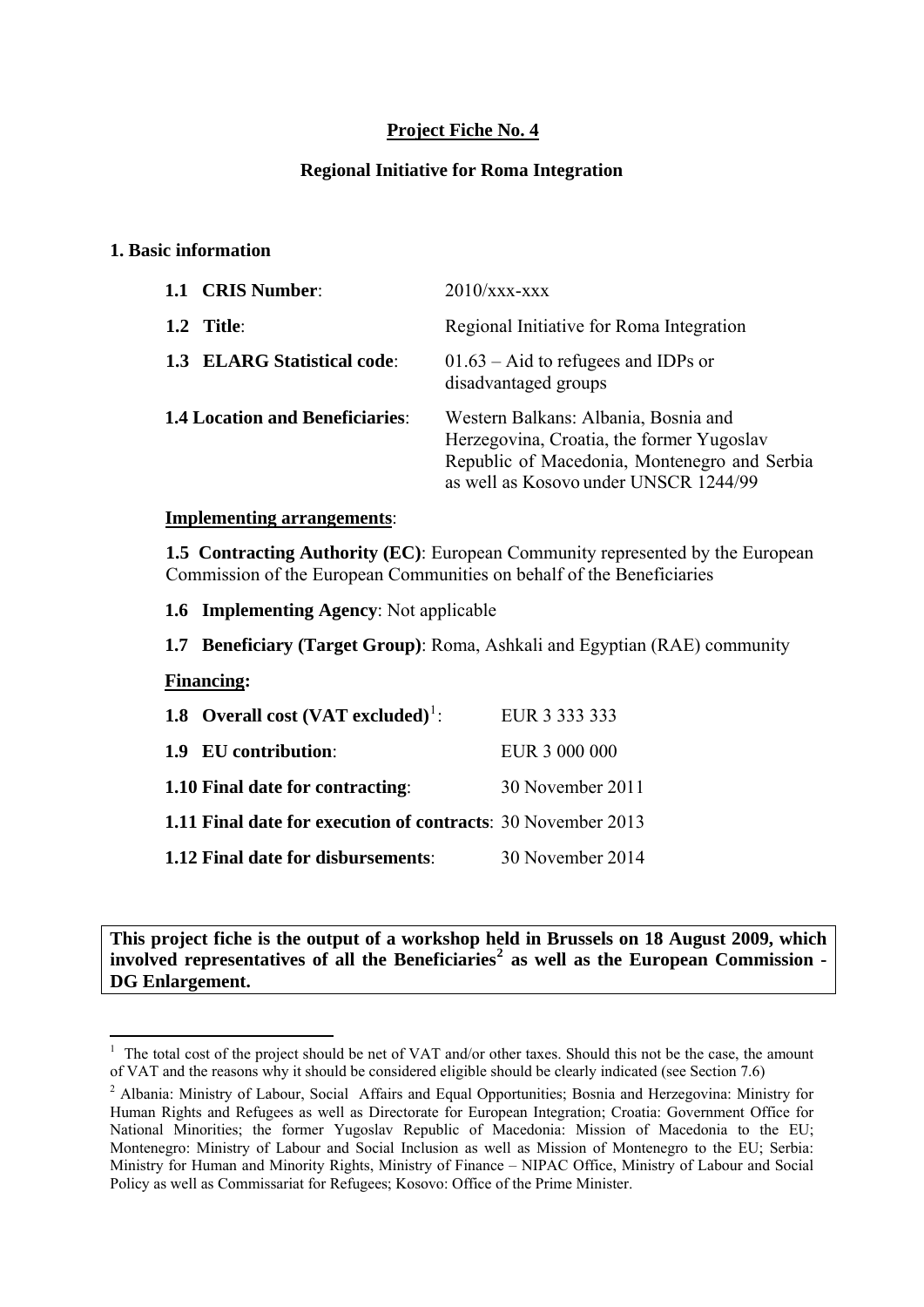# **2. Overall Objective and Project Purpose**

## **2.1 Overall Objective**

To contribute to the integration of minority groups in the Western Balkans in accordance with the Beneficiaries' commitments in the perspective of EU accession.

## **2.2 Project purpose**

To improve the quality of life and access to rights of the Roma, Ashkali and Egyptian (RAE) communities in the Western Balkans.

## **2.3 Link with AP / NPAA / EP/ SAA**[3](#page-1-0)

The issue of Human Rights and the protection of minorities is highlighted in all European / Accession Partnerships as a short-term or medium-term priority.

## **2.4 Link with MIPD**

This project has been designed on the basis of the Multi-beneficiary MIPD 2009-2011<sup>[4](#page-1-1)</sup>, and in particular Section 2.3.1.2.1 – Minority Rights, protection of minorities and refugee return, which states that one of the objectives to be achieved by IPA Multi-Beneficiary programmes is to *"ensure the protection of minorities, marginalised and vulnerable groups in accordance with EU and international standards and tackle discrimination and the difficulties faced by vulnerable groups following the inclusive labour market and the economic integration occurring in the IPA beneficiaries."*

# **2.5 Link with National Development Plan**

See Section 2.6 as well as Annex IV

#### **2.6 Link with national/ sectoral investment plans**

Existing relevant policies and strategies set up by Beneficiaries include:

#### *Albania*

By joining the Decade of Roma Inclusion, the Government of Albania has pledged to put more efforts and resources to promote social inclusion of the Roma, as well as improve the living conditions of the Roma community. This involves enhancing cooperation between central government, local government, international organisations, donors and NGOs in order to ensure efficient implementation of the national strategy. Local authorities are also required to develop local plans with a view to fulfilling the strategy objectives, as well as work closely with central institutions and donors to support the development of capacities and secure funding for development projects targeting the Roma community. Monitoring of the implementation of the strategy is ensured at the level of the Ministry of Labour, Social Affairs and Equal Opportunities

1

 $3 AP = Accession$  Partnership; NPAA = National Programme for the Adoption of the Acquis (for Candidate Countries), National Action Plan (for Potential Candidates); EP= European Partnership; SAA = Stabilisation and Association Agreement

<span id="page-1-1"></span><span id="page-1-0"></span> $4$  Com (2009)  $\overline{4}518$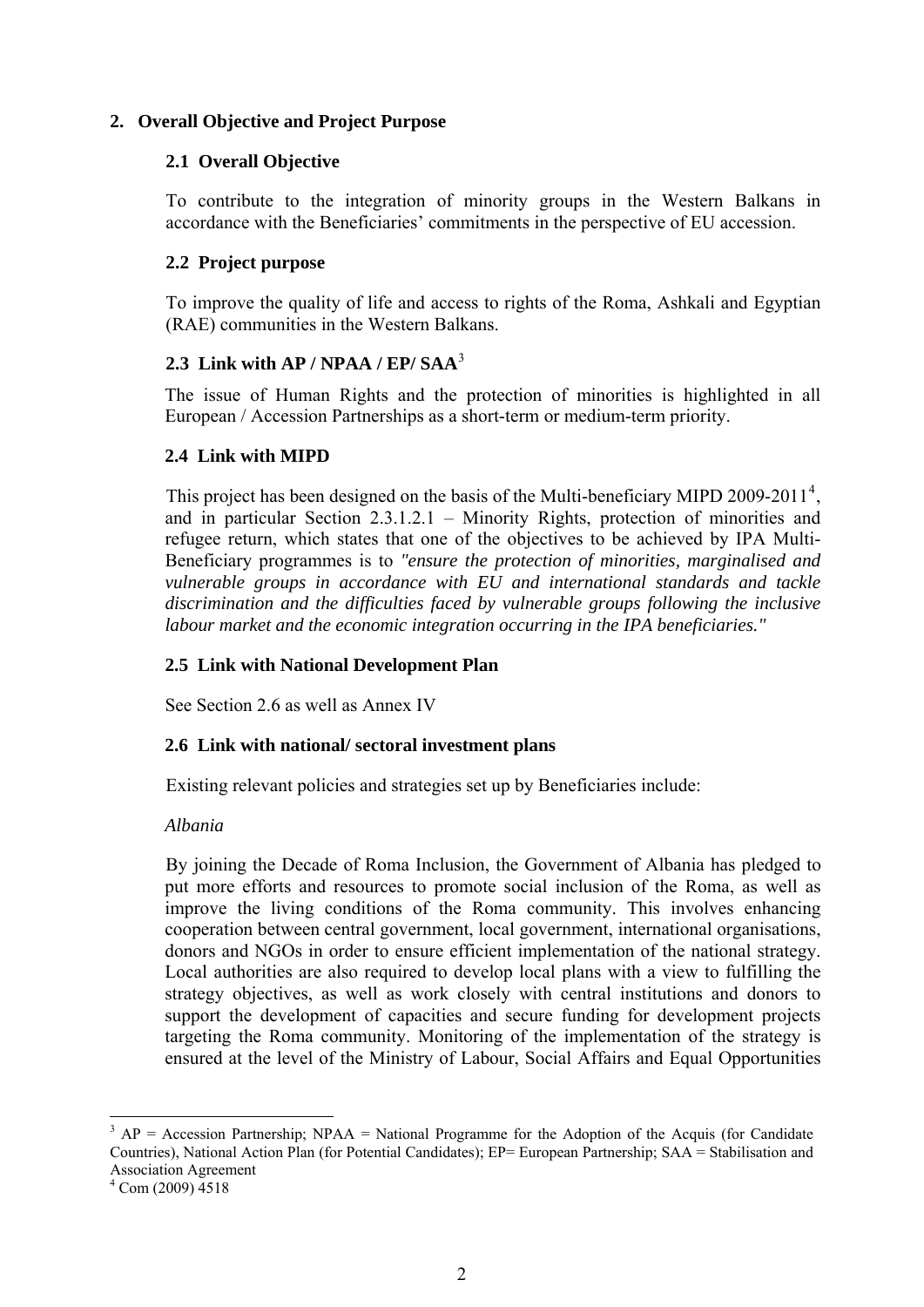(Monitoring Department). The national strategy is currently under review and will be updated accordingly on the basis of broad consultations with interest groups.

### *Bosnia and Herzegovina*

Since the National Action Plan on Roma in the fields of education, health, employment in Bosnia and Herzegovina was adopted, and the Decision on joining the Decade on Roma inclusion 2005-2015 endorsed in July 2008, Bosnia and Herzegovina authorities have been intensively working on the improvement of the social status of the Roma population. Approximately EUR 1 500 000 million have been earmarked in 2009 by the Ministry for Human Rights and Refugees for the implementation of the action plans.

A Coordination Board for Monitoring the Implementation of the Action Plan in the fields of employment, housing and health has also been set up and is now operational. A document called "Methodology and plan of disbursement of financial resources for registration of Roma and establishment of a database on Roma" has been drafted, aiming to ensure that the activities from the action plans should have concrete and measurable results and that they are delivered by implementation of specific projects.

Representatives of Roma associations and other non-governmental organisations have been involved in drafting all the documents related to Roma issues.

The action plans on employment, housing and health are currently being implemented in several local communities/municipalities. The revision of the Action plan for Roma education is also in the pipeline.

#### *Croatia*

In order to address the needs of Roma in Croatia in a comprehensive manner, the Government of Croatia adopted a National Programme for the Roma in 2003. In 2004, a Commission was set up to monitor its implementation, headed by the Deputy Prime Minister and including 8 representatives of the Roma community. In parallel with the implementation of the measures proposed in the National Programme for the Roma (NPR), the Republic of Croatia, together with several other European countries has joined the Roma Decade 2005-2015. The Government Office for National Minorities (GOfNM), in co-operation with relevant line ministries, Roma associations and other stakeholders prepared an *Action Plan for the Decade of Roma Inclusion 2005-2015* that was adopted by the Government of the Republic of Croatia and published in March 2005. The Action Plan further details the NPR in four areas: education, health care, employment and housing/infrastructure. Each year, the ministries and other relevant government bodies responsible for the execution of particular tasks determine which measures will be implemented the following year and submit their proposals to the Commission for Monitoring the Implementation of the National Programme for Roma. The Action Plan for 2009-2010 was adopted by the Government in July 2009.

# *The former Yugoslav Republic of Macedonia*

The main national strategy in relation to integration of the RAE community relates to the Macedonian contribution to the Decade for Roma Inclusion (2005-2015), for which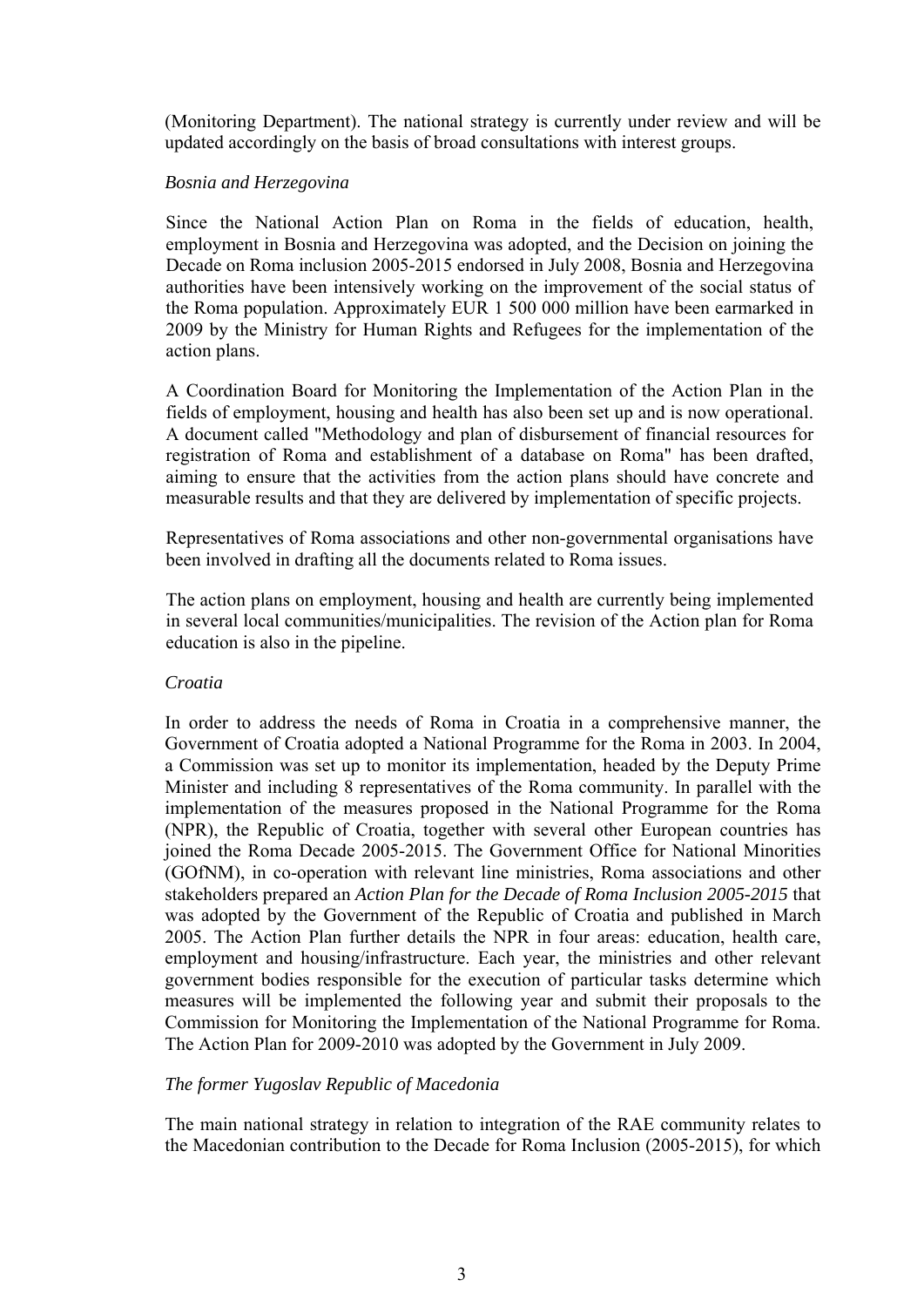a number of Action Plans and Operational Plans have been devised in the fields of healthcare, housing, education and employment.

Other important relevant strategies include the National Strategy for Poverty Reduction and Social Inclusion (set up by an *ad hoc* multi-ministerial working group) and a National Strategy for Integration of Refugees and Foreigners.

### *Montenegro*

The Action Plan "The Decade of Roma Inclusion 2005 - 2015" was adopted in January 2005, which represents a set of activities streamlined towards the full integration of Roma into Montenegrin society. The Strategy for the enhancement of Roma population status 2008-2012 has been adopted, which encompasses the set of legal, political, economic, social, educational, urban – communal measures and activities in the forthcoming four-year period. The Strategy was developed on the basis of European Union recommendations in relation to human rights and minorities. During the first year of its implementation, in addition to the means allocated by line ministries for the enhancement of the status of the Roma population, the Government secured EUR 400 000 specifically earmarked for the following areas: database, legal status, employment, health care, housing conditions, social and child care. For the implementation of the Strategy in 2009, the Government has dedicated EUR 600 000 for the enhancement of housing conditions. In October 2008, the Statistical Office of Montenegro (MONSTAT), in cooperation with the coalition "Roma circle" and the National Roma Council, has implemented the research for the needs of the database of the Roma population, Ashkali and Egyptians in Montenegro. The Local Action Plan of Roma inclusion was adopted by the municipality of Nikšić (second municipality in Montenegro according to the number of Roma) for the period 2008-2015. The Government of Montenegro has given its support to the Decade of Roma inclusion by allocating EUR 20 000 to the Multi-donor fund of the Roma Decade. There is a clear commitment on the part of the Government of Montenegro to allocate significant budgets every year for the improvement of the Roma position.

#### *Serbia*

One of the main activities, at national level, of the recent Serbian Presidency of the Decade of Roma Inclusion was the adoption of a Strategy and Action Plan for Improvement of Roma Position. One of its priority areas is housing, the following solutions for improved social inclusion of the Roma being more particularly targeted: upgrading the existing regulatory framework; improving legalisation in relation to settlements; ensuring the provision of basic services; upgrading the existing settlements and housing stock; organising relocation; enhancing empowerment and participation of Roma communities and participation.

The Serbian Ministry of Infrastructure has also adopted Guidelines for Improvement and Legalisation of Roma Settlements (now under the competences of the Ministry of Environment and Spatial Planning). In 14 municipalities, a process for the development of urban planning documentation for Roma settlements has started, which provides the basis for the improvement of housing conditions. These activities may serve as a model for improving Roma settlements in other parts of the region.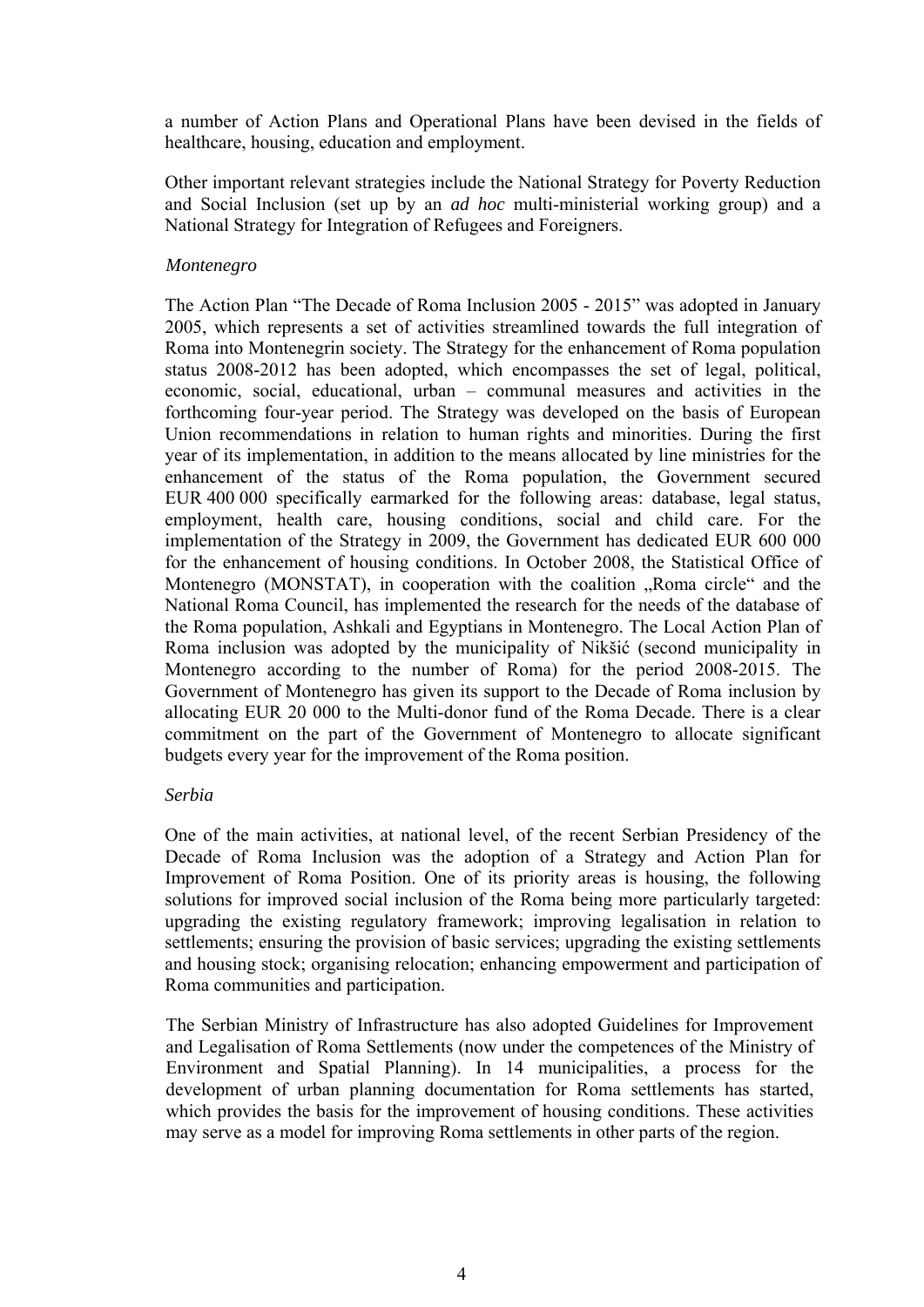#### *Kosovo*

 While Kosovo is not officially a member of the Roma Decade, it has taken concrete steps aiming to improve the socio-economic and representation status of the Roma, Ashkali and Egyptian Communities in Kosovo. In December 2008, the Kosovo Government unanimously approved the "Strategy for the Integration of Roma, Ashkali and Egyptian Communities in the Republic of Kosovo, 2009-2015". A detailed action plan document is being finalised and the action plan activities are being aligned with key documents and activities of the Government of Kosovo, including the Medium Term Expenditure Framework, European Partnership Action Plan, Education Strategy for Roma, Ashkali and Egyptians 2007–2017 to name but a few, as well as other sectoral and cross-sectoral strategies. Meanwhile, work is underway to relocate the Roma displaced population who lives in the lead contaminated camps to places with acceptable living conditions. In this respect, the government has allocated EUR 4 000 000million for the 2010-2012 period to support all related activities. In addition, an Informal Settlements Situation Analysis will be initiated in 2010.

The coordination and monitoring of the strategy implementation rests with the Advisory Office of Good Governance, Human Rights, Equal Opportunities and Gender Issues, which is part of the Prime Minister's office of Kosovo.

#### **2.7 Link with other donors' contribution**

A number of interventions, both national and regional, are aimed at improving integration and inclusion of Roma, IDPs and other vulnerable groups in the Western Balkans.

In particular, UNHCR has implemented a CARDS 2006 regional project on social inclusion of and access to human rights for Roma, Ashkali and Egyptian communities in the Western Balkans, which was completed in July 2009 and is now being continued via an IPA 2008 programme.

The UNDP has launched a regional project called "*Improving institutional capacity and monitoring capabilities at central and local level for decreasing vulnerability of Roma in Western Balkans*" and other stakeholders have been also active in developing initiatives in the region and Europe in general, including the Council of Europe. Donor coordination is therefore essential to improve local ownership, coherence and efficiency, as well as avoid duplication.

The Decade of Roma Inclusion is yet another key initiative, which involves all targeted Beneficiaries and is supported by the donor community including the EU (see below). This project proposal also aims to support Beneficiaries in fulfilling their commitments to reach the goals of the Roma Decade in a pro-active manner.

# **3. Description of project**

# **3.1 Background and justification**

#### *Situation of the RAE communities in the Western Balkans*

For the past twenty years, the Western Balkan region has experienced profound institutional, economic and social change. Some of the most significant consequences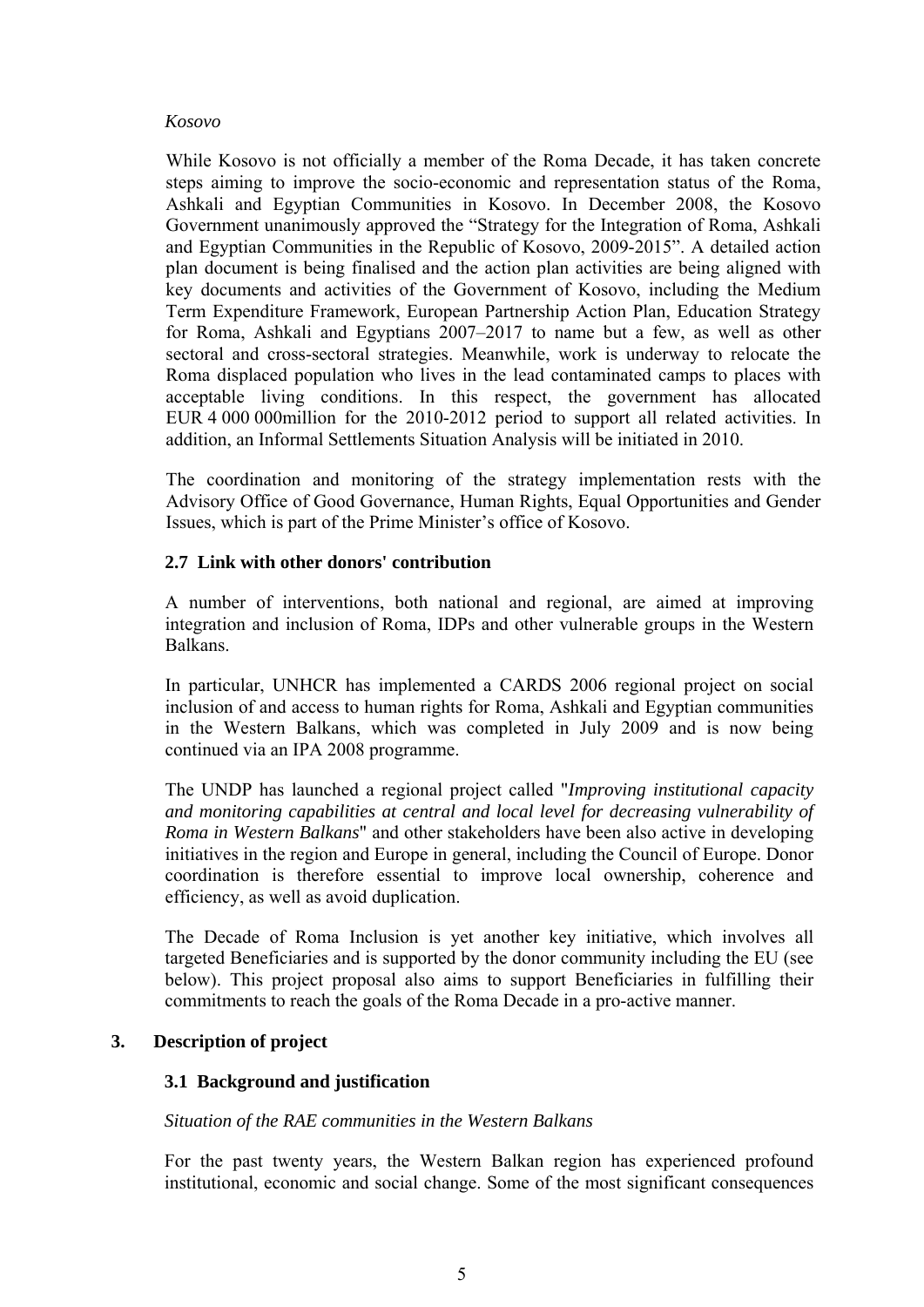of these successive upheavals have been a new rise in poverty levels and the emergence of new forms of extreme social exclusion. Poverty is highest among refugees and internally displaced people, as well as minority ethnic groups, such as the Roma, Ashkali and Egyptian (RAE) communities. For the latter, displacements have caused further deterioration of their access to basic human rights, thus aggravating their already significant levels of deprivation.

The Roma are particularly vulnerable on account of generally low levels of education and the scarcity of economic opportunities apart from the so-called "grey economy" (meaning that they are usually outside of the social welfare system), but also substandard living and housing conditions (the main problems ranging from the informal character of some Roma settlements to unclear ownership or inappropriate land use frameworks).

These issues are some of the reasons why the Roma are often unable to apply for permanent or temporary residence, but they are also compounded by deep-rooted and institutionalised discrimination, making it difficult for the Roma to fulfil their rights in terms of equality with other citizens. The frequent attitudes of contempt on the part of a number of civil servants, added to the complexity of administrative procedures in order to get personal documents (as well as their associated costs) often lead to mistrust of the Roma population in public services.

Finally, lack of representation, participation and visibility in decision-making processes implies that the Roma have very little chance of influencing decisions or policies that affect them.

Segregation and stigmatisation are therefore common features characterising the RAE communities, which makes it a further cause for the deterioration in their possibilities to escape poverty.

#### *Roma inclusion and cooperation at regional and European levels*

An important turning point towards a systemic approach for addressing issues related to the Roma community in Central and Eastern Europe was the conference "*Roma in expanded Europe: Challenges for the future*" held in Budapest in June 2003, during which the participating governments and international organisations reached an agreement to launch the "*Decade of Roma Inclusion 2005-2015*".

The Decade of Roma Inclusion is owned by almost all governments<sup>[5](#page-5-0)</sup> in South East Europe and has become the key political commitment and action framework to reach key economic and human development outcomes. The goals of the Decade are tо close the unacceptable gaps between the Roma community and the rest of society and to work towards the elimination of discrimination through the development and implementation of National Action Plans in the areas of education, housing, health and employment, whilst income poverty, discrimination and gender are dealt with as cross-cutting themes. An important purpose of the Decade is to measure progress in reaching national goals.

<span id="page-5-0"></span> $rac{1}{5}$ <sup>5</sup> Croatia, the former Yugoslav Republic of Macedonia, Serbia and Montenegro are among the founding members of the Decade of Roma Inclusion, along with Bulgaria, the Czech Republic, Hungary, Romania, Slovakia and other international partner organisations. Albania joined the Decade in 2008 and Bosnia and Herzegovina during the Serbian Presidency (July 2008 - June 2009).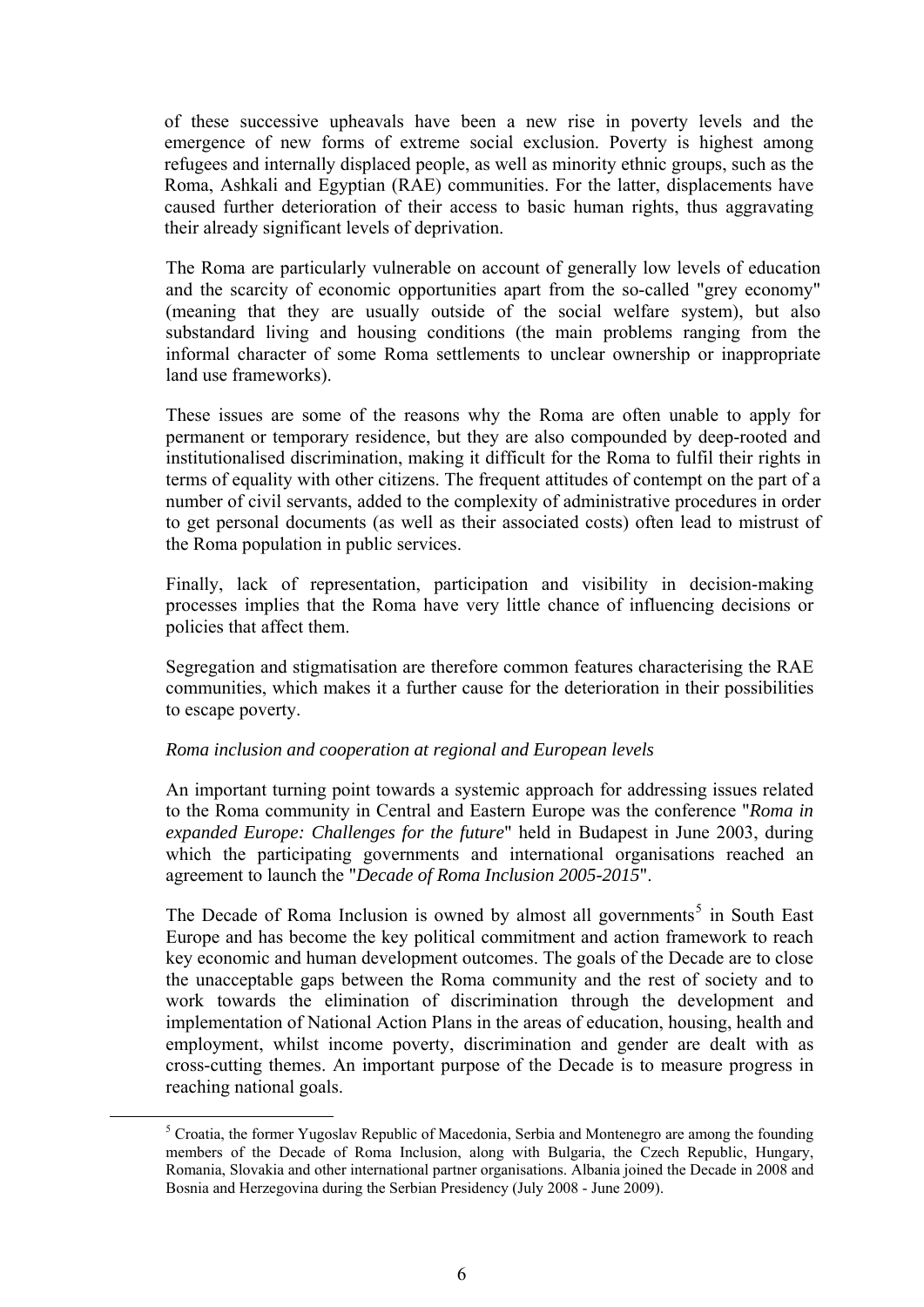<span id="page-6-0"></span>"Nothing about us without us" is the mission and value statement of the Decade of Roma Inclusion, its key principle being to support full participation and involvement of national Roma communities in achieving the Decade's objectives. The Decade has become a unique initiative to try and break the routine of the poverty cycle by increasing Roma participation and empowerment in the region.

#### *Inclusion of the Roma and the European Union context*

Countries wishing to accede to the European Union need to demonstrate a commitment to tackle social exclusion. The current situation of the marginalised communities like the Roma represents a serious human rights issue in the Western Balkans. The region must work towards the social inclusion of these minorities in order to comply with their responsibilities under the European Social Charter and to fulfil the requirements of EU accession.

In this field, the key EU policy reference is the Lisbon Strategy, one of its main objectives being to make a decisive impact on the eradication of poverty and the creation of social inclusion by 2010. In this context, Member States are required to coordinate their policies for combating poverty and social exclusion through a process known as the "Open Method of Coordination". 2010 will mark the tenth anniversary of the Lisbon Strategy and has also been designated as the European Year for Combating Poverty and Social Exclusion.<sup>[6](#page-6-0)</sup>

Steps have also been taken by the European Union over the past years to boost the fight against discrimination of the Roma. In this respect, the first meeting of the integrated European platform for Roma inclusion held in Prague on 24 April 2009<sup>[7](#page-6-0)</sup> was a defining moment, during which Common Basic Principles on Roma Inclusion were agreed. These principles were endorsed on 8 and 9 June 2009 by the Council of the European Union, who invited the Commission and the Member States to take them into account<sup>[8](#page-6-0)</sup> when designing policies to promote the full inclusion of the Roma, but also to make use of the integrated European platform for Roma inclusion for the exchange of good practice and experience between the Member States and with those countries with a perspective of joining the EU.

# **3.2 Assessment of project impact, catalytic effect, sustainability and cross-border impact**

The project aims to enhance policy convergence and thematic dialogue among the entities and stakeholders concerned by fostering the participation of Roma communities in the definition, implementation as well as monitoring of relevant activities in the region. Involving Roma representatives will be a key basic principle of the project, thus helping to guarantee real impact on the ground at target group level.

 $\begin{array}{c|c}\n\hline\n\text{6}\n\end{array}$  Candidate Countries and Potential Candidates in the Western Balkans may take part in the activities of the European Year. Cf. Article 11 of Decision No 1098/2008/EC of the European Parliament and of the Council of 22 October 2008 on the European Year for Combating Poverty and Social Exclusion (2010). <sup>7</sup> Spain will organise the second Roma European Summit on 8 April 2010.

<sup>&</sup>lt;sup>8</sup> The Common Basic Principles on Roma Inclusion emphasise the importance of the gender dimension and the need to combat multiple discrimination (Principle No5), the need to make full use of Community instruments, including financial instruments like IPA as well as coordination instruments like the Open Methods of Coordination (Principle No7), the necessity to work closely with regional and local authorities (Principle No8), as well as the essential active participation of the Roma (Principle No10) in the design, implementation and evaluation of the various initiatives affecting them.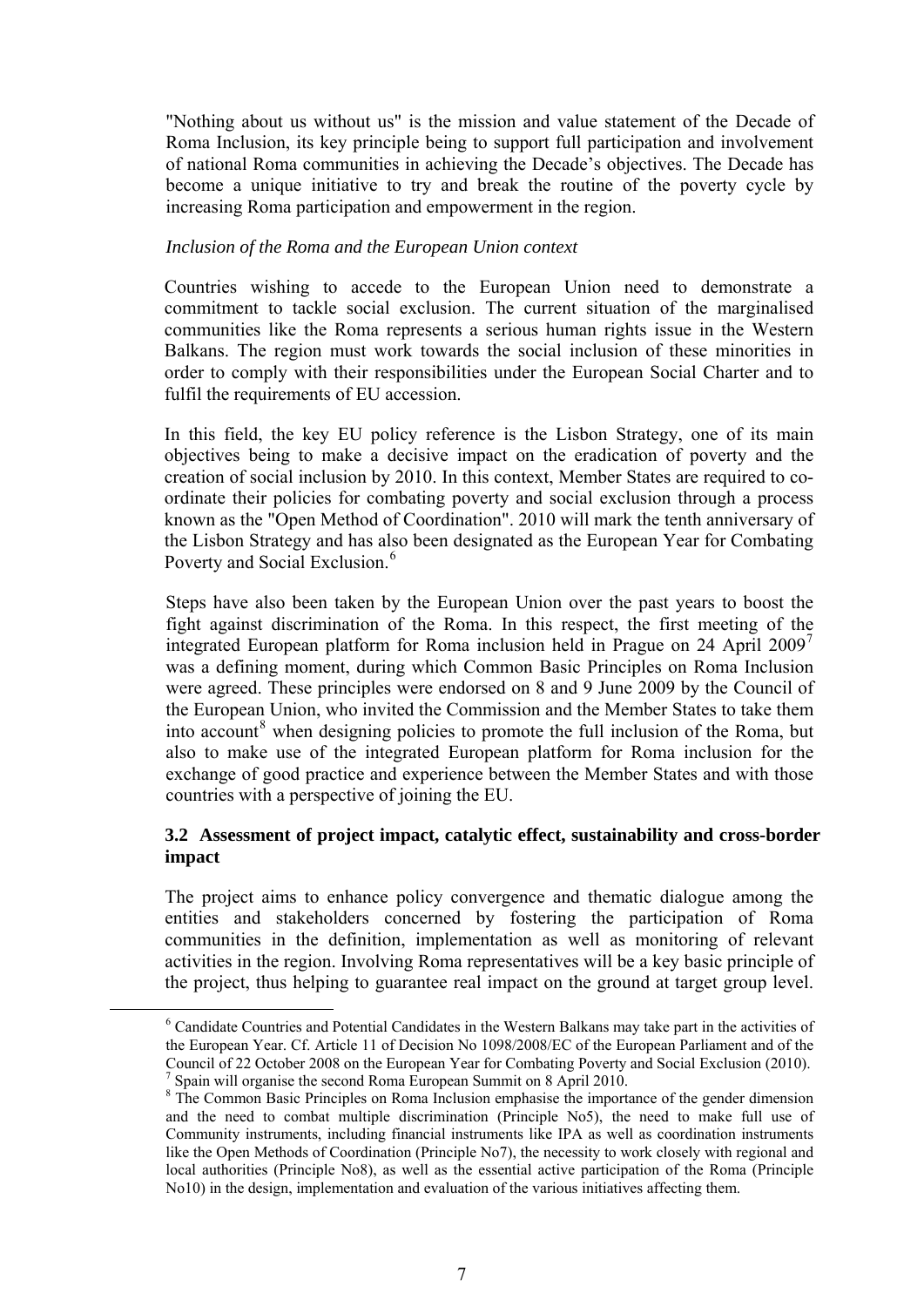Through this participatory process, the project seeks to reach a more empowering effect and therefore increased sustainability of the activities implemented as part of it.

The regional dimension has also the potential for sharing knowledge and good practice, and brings greater opportunity for learning than would otherwise be generated through individual assistance projects. Regional cooperation will provide for an ideal platform for peer review, benchmarking and coordinating efforts between existing initiatives, as well as for furthering multiplier effects at all levels. It is expected that the various joint actions and exchanges of experience on measures undertaken by Beneficiaries will significantly contribute to improved future planning and management of the problems targeting Roma communities.

The regional dimension of the project will also ease the introduction of cross-border initiatives. Indeed, most of the causes and effects of social exclusion in the Western Balkans are common to all Beneficiaries. In view of the recent history of the region, with groups of populations migrating or being displaced, several issues in relation to aspects like claims in the fields of social security or simply civil registration, are characteristically of a cross-border nature and necessitate shared responsibility for the design of solutions. The cross-border impact will be guaranteed via the possibility for the authorities involved to expand policy and action coordination – namely in relation to issues like the delivery of documents from public services in partner countries/entities - thus also avoiding duplication of interventions.

By their nature, the services developed by the project have to be supported institutionally. The project will therefore be well embedded in relevant national and local structures. The whole process is long lasting and exceeds the limits of the lifespan of a project, which is expected to cater also for the continuation of the stream of benefits resulting from the various activities. The wider project impact will gradually emerge later when the benefiting institutions start mainstreaming the lessons learned from the actions implemented jointly at regional level. It is expected this wider impact will generally affect the Roma communities and also the rest of society positively.

#### **3.3 Results and measurable indicators**

- Results and measurable indicators in relation with *Activity 1*:
	- Improved capacity and empowerment among Roma for addressing community issues;
	- New role of Roma community coordinator developed and/or skills of existing community coordinators expanded;
	- Increased efficiency of public services in dealing with RAE population and addressing related issues;
	- Dialogue and collaborations between R.A.E community and public authorities established and sustained;
	- Cross-fertilisation of experiences promoted and networking between relevant stakeholders supported.
- Results and measurable indicators in relation with *Activity 2*:
	- Skills in the field of legal advice for RAE community expanded;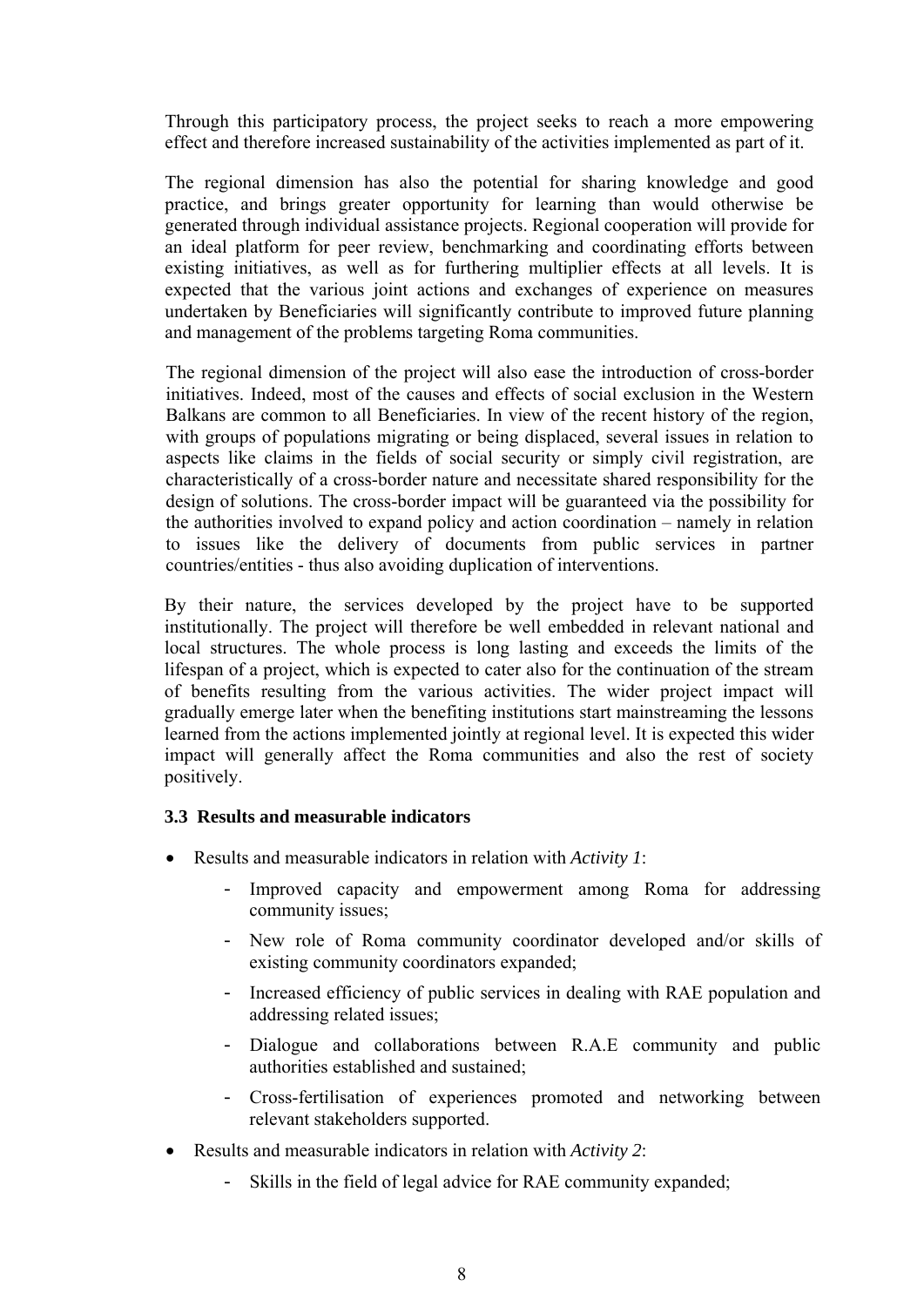- Legal assistance / information systems for R.A.E community set up and efficiency of targeted advice enhanced;
- Increased pro-activity of public services for the delivery of personal documents to RAE communities;
- Access to personal documents for RAE community facilitated;
- Number of R.A.E individuals at risk of statelessness reduced;
- Coordination between relevant administrative bodies in the region promoted and supported as well as relevant administrative/legal procedures improved.
- Results and measurable indicators in relation with *Activity 3*:
	- Empowerment of target groups in the management of their communities promoted and developed;
	- Living conditions (housing) in Roma settlements enhanced;
	- Situation related to issues of land planning / property documents clarified and/or improved;
	- Access to public services for RAE community expanded;
	- Access to health care for RAE community promoted and improved;
	- Access to social welfare system for RAE communities enhanced.
- Results and measurable indicators in relation with *Activity 4*:
	- Awareness about importance of education and equal opportunities (gender equality) raised within RAE community;
	- Increased awareness among relevant authorities, stakeholders and the general public regarding Roma issues;
	- Perceptions of the general public vis-à-vis RAE modified and improved.
- Results and measurable indicators in relation with *Activity 5*:
	- Cross-fertilisation of activities at regional level promoted;
	- Networking between project implementers and representatives of the Roma community at regional level fostered;
	- Empowerment of national authorities/bodies in the follow-up of EC-funded interventions in the field of integration of minorities enhanced;
	- Presence of relevant stakeholders and visibility, at European level, of regional actions in the field of Roma inclusion in the Western Balkans supported.

# **3.4 Activities**

- *Activity 1* : Develop a regional capacity-building programme targeting a selected number of Roma groups/settlements and relevant (local and regional) authorities dealing with RAE communities, including:
	- Set up a regional human resource development package aiming to train, coach and recruit Roma community coordinators (from within the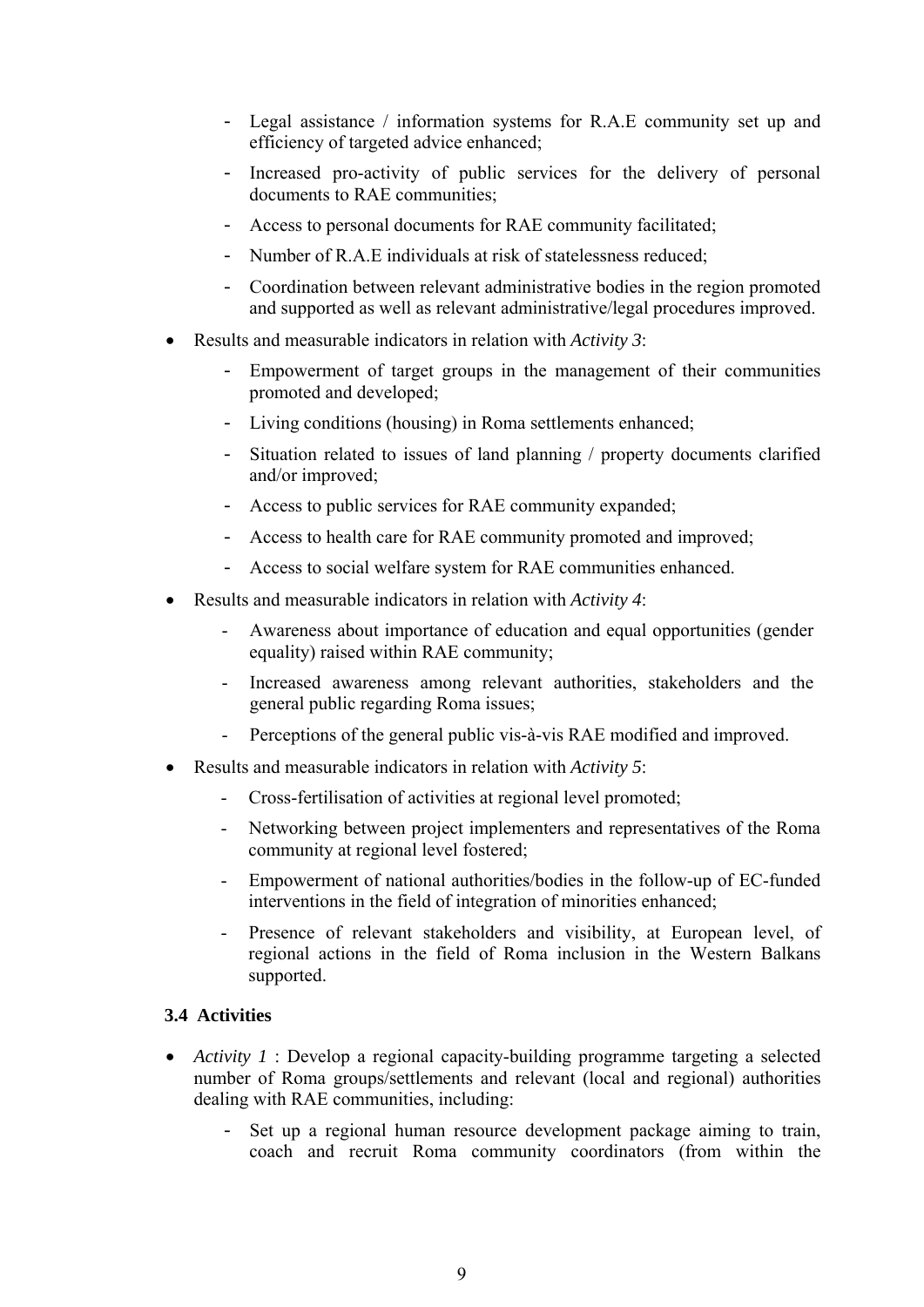settlements/communities) $\degree$  on the basis of common terms of reference and job profiles agreed by partners (training elements to include fundamental human rights, access to documents, mediation with public services, relevant legislation, …);

- Promote networking as well as exchanges of information, experience and best practice between Roma community coordinators;
- Organise peer review and monitoring of the work performed by Roma community coordinators through regular visits by implementing partners;
- Put together common protocols/manuals on how to deal with issues in Roma settlements on the basis of lessons learned;
- Trial and implement a common regional training scheme targeted at local/regional authorities (including decision-makers) on how to plan and develop adequate activities to address issues related to the management of Roma settlements in their areas;
- Support the organisation of inclusive capacity-building sessions involving all relevant stakeholders (Roma community coordinators, representatives of local authorities and other civil servants, NGOs) about different topics related to anti-discrimination, gender issues, etc.
- *Activity 2*: Set up a regional service aiming to improve the provision of free legal aid to RAE communities and facilitate access to documents, including:
	- Select a panel of legal advisors whose role would consist of providing legal assistance to Roma communities as well as launching and coordinating appropriate administrative procedures;
	- Organise joint training for the selected legal advisors as well as other relevant representatives or contact points at central government level;
	- Set up a Roma legal aid info service mechanism (Helpline/Helpdesk), which would act as a regional hub for information on legal assistance on behalf of all Beneficiaries;
	- Organise regional joint sessions involving legal advisors and other representatives of relevant public authorities aiming to improve administrative cooperation at regional/cross-border levels (including "surgeries" to help resolve specific requests for civil registration, access to documents, etc.);
	- Put together recommendations and best practice with a view to informing policies in relation to document provision for the Roma.
- *Activity 3*: Conduct regional actions aiming to improve living and housing conditions for RAE communities, including:

1

<sup>9</sup> It is understood that the Roma Community Coordinators are actually representatives of particular Roma settlements, who would be awarded an important role in project implementation. This concept is inspired by the recommendations of the Serbian Strategy for Improvement of Roma Position -to recruit the Roma Community Coordinators to act as technical support and to facilitate improvement of housing conditions of settlements in close cooperation with local authorities and institutions. Other similar experiences are being developed by other beneficiaries in the region.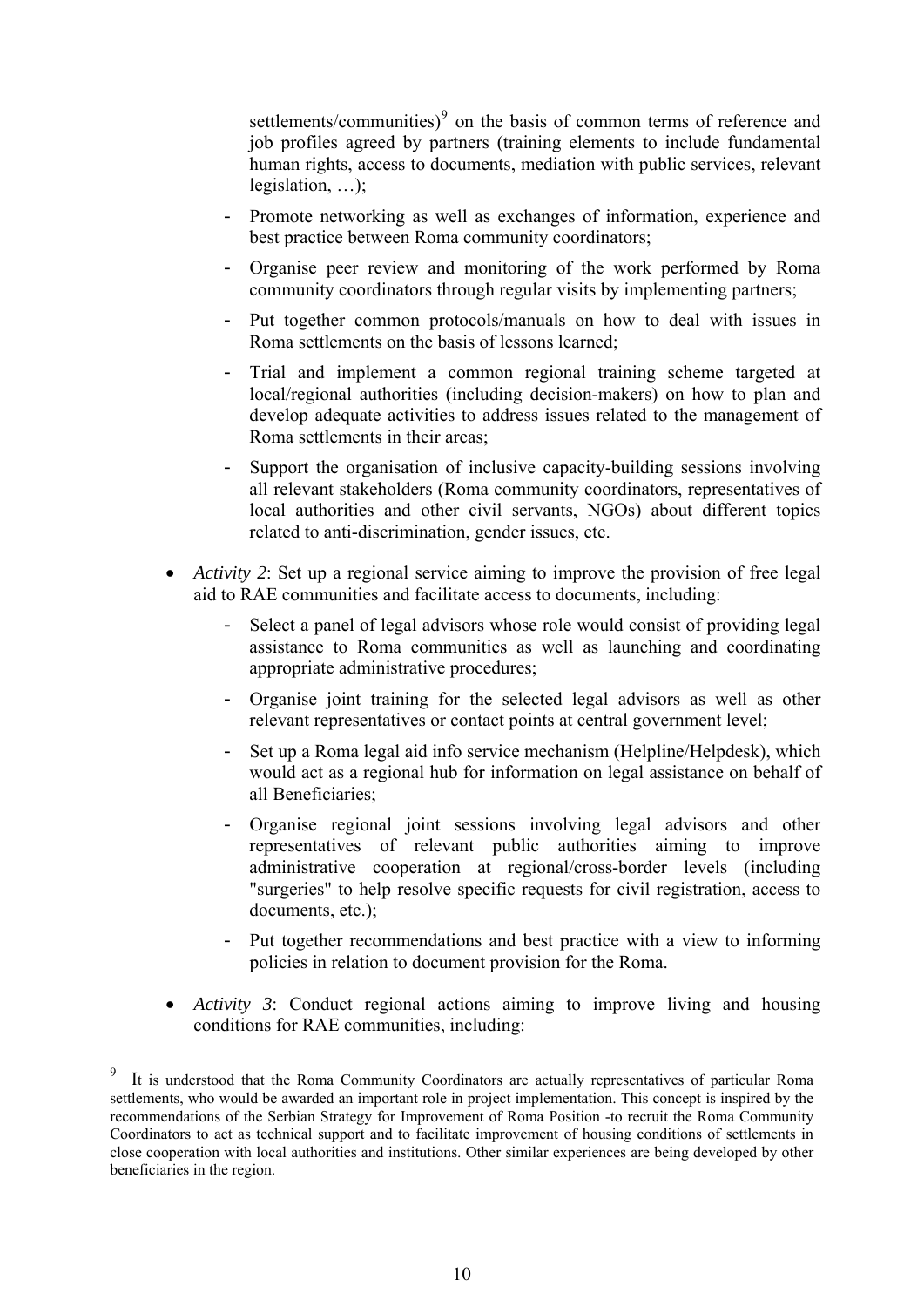- Establish a regional programme of small grants for local relief actions (small scale activities in the field of education, environment, sanitation, etc.) based on engagement and initiatives of Roma communities;
- Organise campaigns to promote free medical services and social welfare coverage for Roma (free vaccination, job opportunity counselling, etc.).
- *Activity 4*: Raise awareness among the general public on Roma issues and promote participation and visibility of RAE communities in public life, including:
	- Hold public campaigns and other outreach activities and events (based on a set format agreed regionally by partners) on Roma cultural values, Roma rights for housing, social services, health, education as well as participation in decision-making processes;
	- Conduct regional opinion surveys and specific analyses on the situation of Roma.
- *Activity 5*: Foster regional coordination and active participation of relevant public authorities in the field of Roma inclusion, as well as visibility and promotion at European level of actions carried out in the Western Balkans, including:
	- Create a project regional task force involving relevant authorities at central government level – as well as representatives of target groups and other stakeholders - aiming to ensure close follow-up of the activities carried out by Beneficiaries, as well as effective cross-fertilisation of initiatives;
	- Promote the participation of project stakeholders in European initiatives and events, e.g. European Platform for Roma Inclusion, etc.

# **3.5 Conditionality and sequencing**

Project success will hinge on the following two key conditions:

- Cooperation and commitment of relevant authorities in the region at all levels and active participation of RAE communities, and
- Willingness of relevant authorities to implement the necessary changes in order to alleviate the current conditions of RAE groups.

It is expected that relevant authorities will fully cooperate by enabling the relevant stakeholders to take part in the various activities and by providing easy access to existing information and resources. In this respect, the level of risk is rather low on account of the degree of institutional commitment in the field of social inclusion of Roma (cf. Decade of Roma Inclusion 2005-2015).

#### **3.6 Linked activities**

The proposed project activities have been designed to take into consideration the regional dimension of the issue. Projects relating to education and housing and developed and implemented by Beneficiaries on an individual level, complement this regional project. The project should also be seen as a pre-condition for the targeted marginalised groups to legally become the beneficiaries of other projects of a national nature.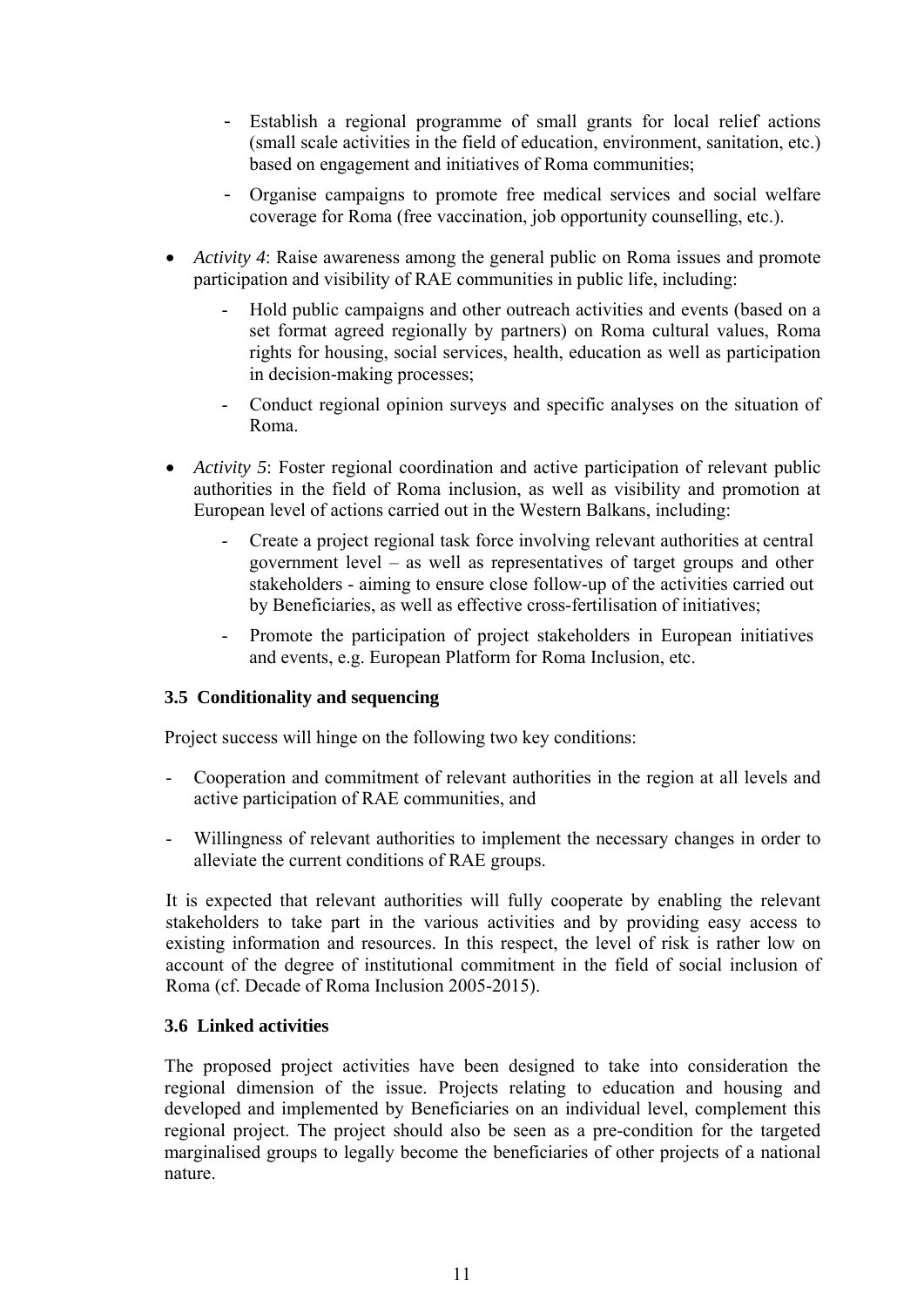Apart from the support to marginalised communities, the Commission has also been active in refugee return. In parallel to the physical return, assistance has also focused on providing sustainable solutions to the refugees and Internally Displaced Persons who wish to remain in their host country. In this respect, the provision of legal assistance to target groups is a common feature of EC interventions for both refugees/IDPs and Roma. Of importance to any EC intervention in this field in the Western Balkans is the fact that the Roma also very often combine the status of minority group with that of refugee or IDP.

Previous or current EC-funded projects targeting disadvantaged communities include:

*Prior regional or multi-beneficiary programmes (IPA, CARDS)*:

- CARDS Regional Programme 2006 Social inclusion of and access to human rights for Roma, Ashkali and Egyptian communities in the Western Balkans
- CARDS Regional Programme 2006 Support to civil society dialogue "People to people actions"
- IPA Multi-beneficiary Programme 2008 Social inclusion: regional support to the marginalised communities
- IPA Multi-beneficiary Programme 2008 Regional Programme for refugee return and provision of durable solutions for refugees and Internally Displaced Persons in the Western Balkans
- IPA Multi-beneficiary Programme 2009 Regional Programme for refugee return and provision of durable solutions for refugees and Internally Displaced Persons in the Western Balkans

#### *IPA national programmes*:

- IPA 2007: Implementation of Priorities in the Area of Human Rights and Protection of National Minority Groups (Serbia)
- IPA 2007: Support to Refugees and IDPs (Serbia)
- IPA 2007: Return, Reintegration and Cultural Heritage in Kosovo Activity 1: Return and Reintegration of Refugees and IDPs to Kosovo
- IPA 2008: Support for Vulnerable Groups in Bosnia and Herzegovina
- IPA 2008: Roma support project phase III (Croatia) Infrastructure improvement in two Roma settlements in Meñimurje County
- IPA 2008: Durable solutions for refugees and displaced persons in Montenegro
- IPA 2008: Fostering Social Inclusion by strengthening institutions that provide community-based social protection services (Serbia)
- IPA 2008: Support to Refugees and Internally Displaced Persons in Serbia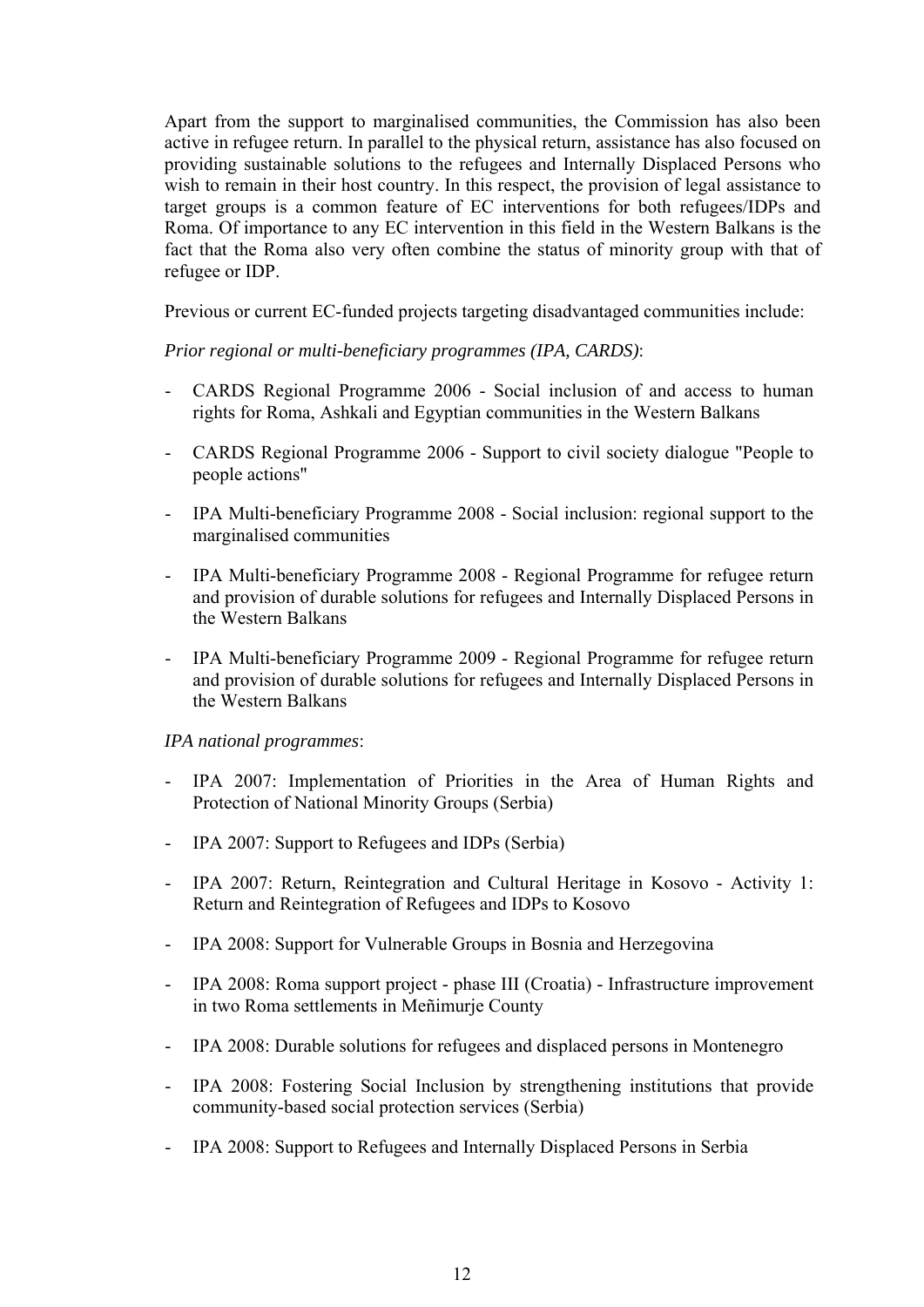- IPA 2008: Support to the implementation of the Roma Strategy (the former Yugoslav Republic of Macedonia)
- IPA 2008: Return and Reintegration in Kosovo
- IPA 2009: Implementation of the RAE Strategy in Kosovo

# **3.7 Lessons learned**

The lessons learned taken from previous and current initiatives call for adapted responses centred on the mobilisation of grassroots opinion and the design of solutions which would serve as ideal targeted tools for increased consultation and participation of the Roma communities. Ownership and confidence building are prerequisites to guarantee the quality and sustainability of the measures taken and eventual conflict resolution.

Assessment of previous EC-funded interventions also indicates that whereas access to personal documents (an overarching objective of the recently completed CARDS Regional project "Social inclusion and access to Human Rights for RAE communities in the Western Balkans") is a precondition for full citizenship, it is not per se a sufficient condition. In this respect, it is agreed that the prospects for impact of future EC support will be mainly determined by the tangible benefits in the areas of health care, education and housing, to name but a few.

On another level, there is a need to foster active regional coordination between the various authorities concerned at national and local levels. This would mean moving away from a type of EC-funded regional interventions in the field of social inclusion of minorities, which has until now mainly been the exclusive responsibility of a selected number of international organisations, without real linkages with, and active involvement of relevant national authorities.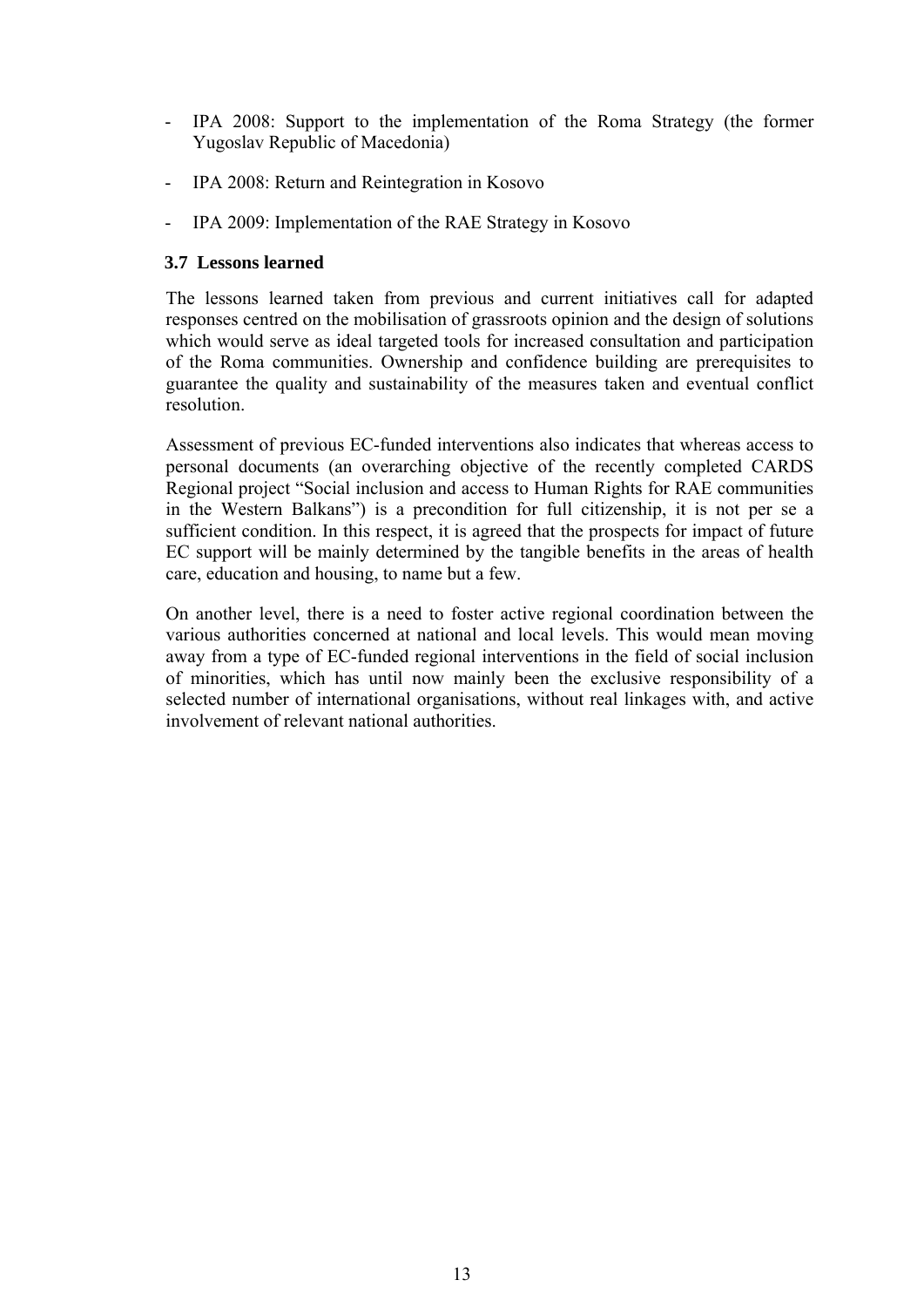## **4. Indicative Budget (amounts in EUR)**

|                                                                  |              |            |                   |            |                                                                      |                   |     | <b>SOURCES OF FUNDING</b> |                     |             |            |                      |
|------------------------------------------------------------------|--------------|------------|-------------------|------------|----------------------------------------------------------------------|-------------------|-----|---------------------------|---------------------|-------------|------------|----------------------|
|                                                                  |              |            | TOTAL EXP.RE      |            | <b>IPA COMMUNITY</b><br>NATIONAL CONTRIBUTION<br><b>CONTRIBUTION</b> |                   |     |                           |                     |             |            | PRIVATE CONTRIBUTION |
|                                                                  | IB           | <b>INV</b> | <b>EUR</b>        | <b>EUR</b> | % (2)                                                                | Total             | %   | Central                   | Regional/           | <b>IFIs</b> | <b>EUR</b> | % (2)                |
| <b>ACTIVITIES</b>                                                | (1)          | (1)        | $(a)=(b)+(c)+(d)$ | (b)        |                                                                      | <b>EUR</b>        | (2) | <b>EUR</b>                | Local<br><b>EUR</b> | <b>EUR</b>  | (d)        |                      |
|                                                                  |              |            |                   |            |                                                                      | $(c)=(x)+(y)+(z)$ |     | (x)                       | (y)                 | (z)         |            |                      |
| Contract 1:<br>Regional<br>Initiative for<br>Roma<br>Integration | $\mathsf{x}$ |            |                   | 3 000 000  | 90                                                                   |                   |     |                           |                     |             | 333 333    | 10                   |
| <b>TOTAL IB</b>                                                  |              |            |                   | 3 000 000  | 90                                                                   |                   |     |                           |                     |             | 333 333    | 10                   |
| <b>TOTAL INV</b>                                                 |              |            |                   |            |                                                                      |                   |     |                           |                     |             |            |                      |
| <b>TOTAL PROJECT</b>                                             |              |            |                   | 3 000 000  | 90                                                                   |                   |     |                           |                     |             | 333 333    | 10 <sup>1</sup>      |

NOTE: DO NOT MIX IB AND INV IN THE SAME ACTIVITY ROW. USE SEPARATE ROW

Amounts net of VAT

(1) In the Activity row use "X" to identify whether IB or INV

(2) Expressed in % of the **Total** Expenditure (column (a))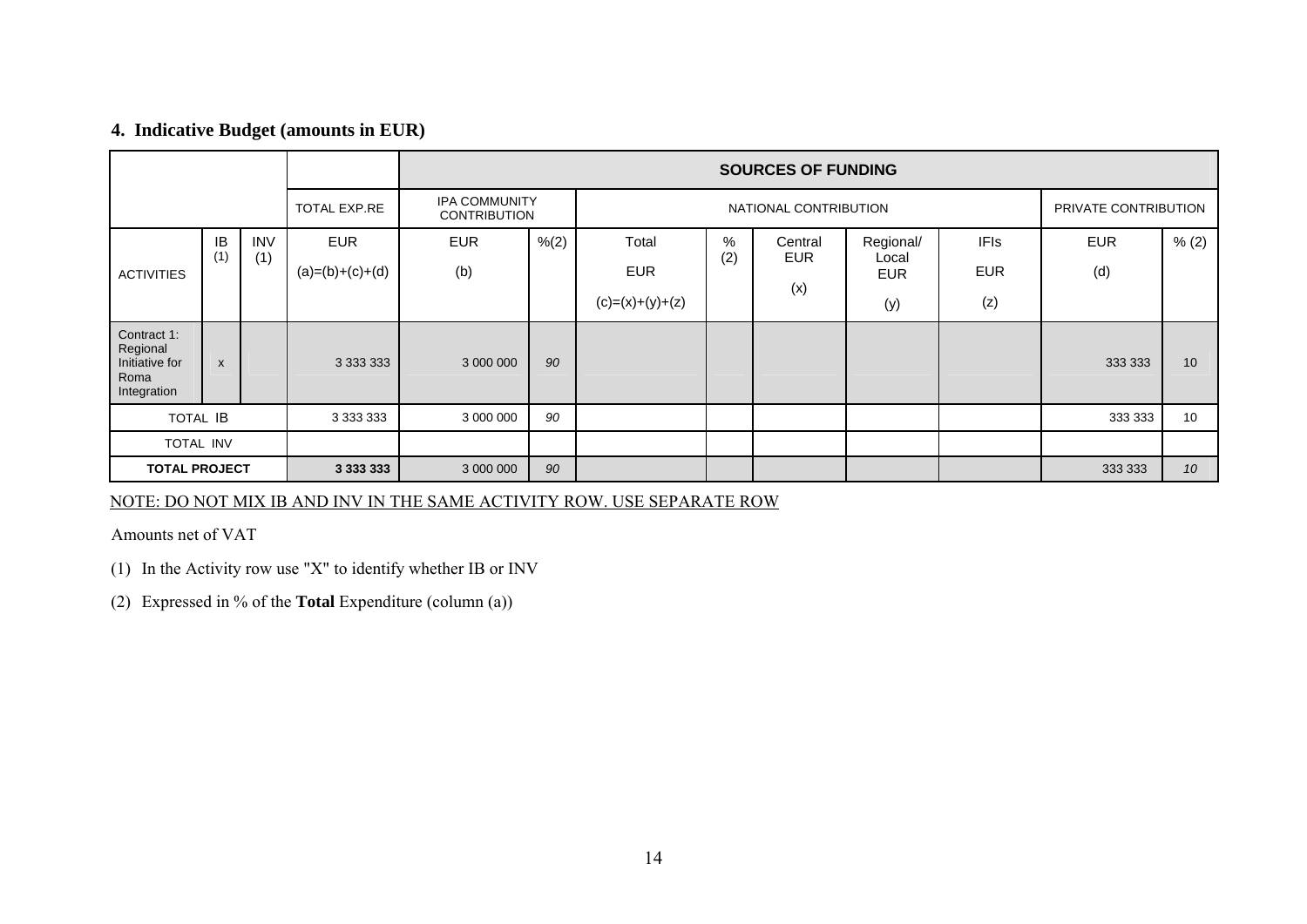| Contracts | Launch of<br>call for<br>proposals | Signature of<br>contract | Project<br>Completion |
|-----------|------------------------------------|--------------------------|-----------------------|
| Grant     | Q2 2010                            | Q4 2010                  | Q3 2013               |

# **5. Indicative Implementation Schedule (periods broken down per quarter)**

# **6. Cross cutting issues (where applicable)**

# **6.1 Equal Opportunity**

Based on fundamental principles of promotion of equality and struggle against discrimination, taking part in this project will be equally accessible to all, regardless of gender, race, ethnicity, religious belief, disability, age or sexual orientation. While implementing the project activities and, to the extent applicable, Beneficiaries will ensure that gender disaggregated data will be made available to carry out an analysis of the social and economic impact of the actions undertaken.

# **6.2 Environment**

Positive impact on the environment and environmental health will be looked into more particularly when activities are related to the improvement of living conditions in Roma settlements.

# **6.3 Minorities**

Tackling issues related to minorities is at the centre of this project.

# **ANNEXES**

- I- Logical framework matrix in standard format
- II- Amounts (in EUR) contracted and disbursed per quarter over the full duration of project
- III- Description of Institutional Framework
- IV Reference to laws, regulations and strategic documents
- V- Details per EU funded contract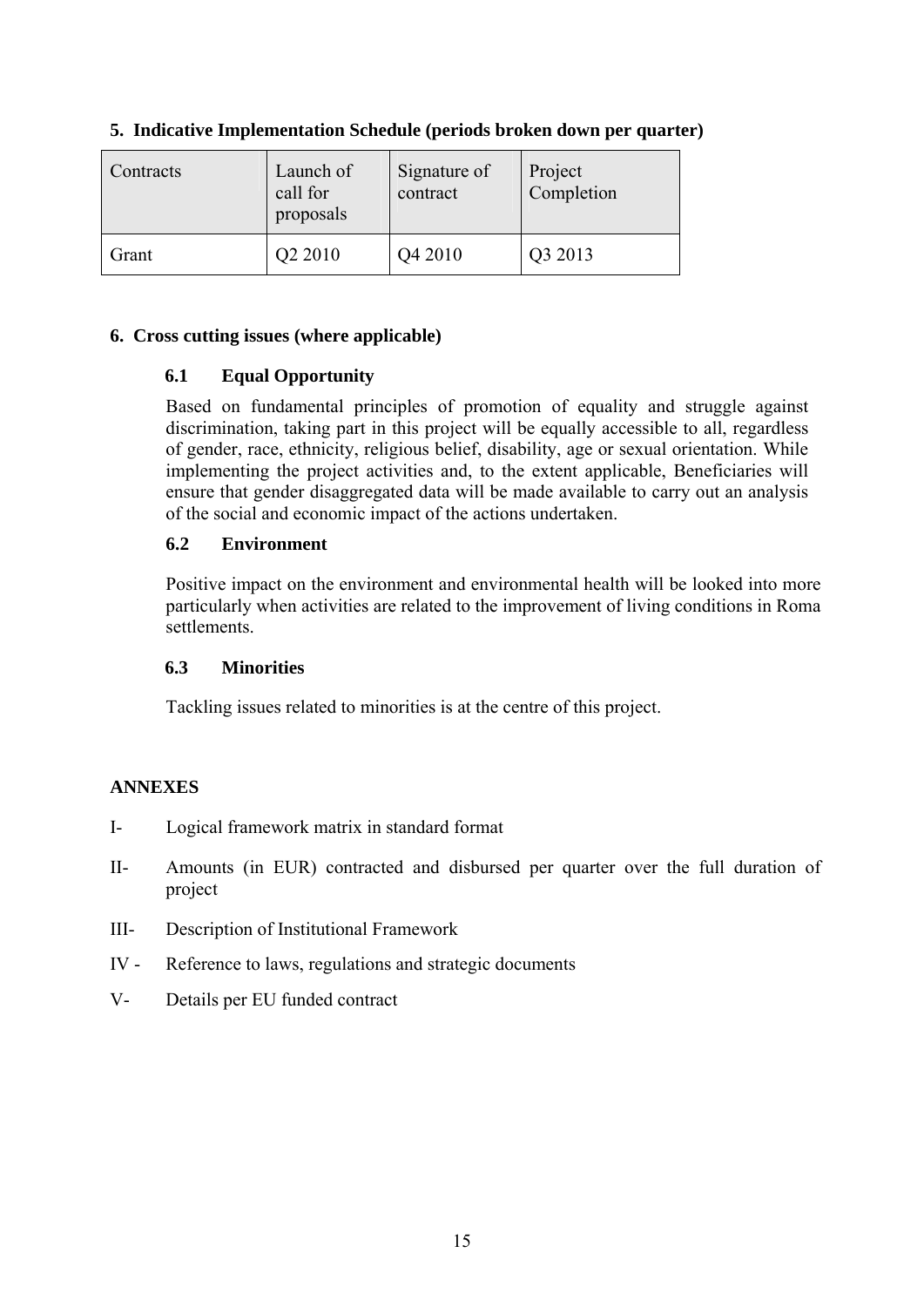| LOGFRAME PLANNING MATRIX FOR Project Fiche | Regional Initiative for Roma Integration | <b>CRIS No.: xxx-xxx</b>                  |                                                          |
|--------------------------------------------|------------------------------------------|-------------------------------------------|----------------------------------------------------------|
|                                            | Contracting period expires on 30.11.2011 | Disbursement period expires on 30.11.2014 |                                                          |
|                                            |                                          |                                           | Total budget : EUR 3 333 333   IPA budget: EUR 3 000 000 |

| Overall objective                                                                                                                                                                                                                                                                                                                | Objectively verifiable indicators                                                                                                                                                                                                                                                                                            | <b>Sources of Verification</b>                                                                                                                                                                                                  |                                                                                                                                                                                                                                                      |
|----------------------------------------------------------------------------------------------------------------------------------------------------------------------------------------------------------------------------------------------------------------------------------------------------------------------------------|------------------------------------------------------------------------------------------------------------------------------------------------------------------------------------------------------------------------------------------------------------------------------------------------------------------------------|---------------------------------------------------------------------------------------------------------------------------------------------------------------------------------------------------------------------------------|------------------------------------------------------------------------------------------------------------------------------------------------------------------------------------------------------------------------------------------------------|
| To contribute to the integration of minority groups in the<br>Western Balkans in accordance with the Beneficiaries'<br>commitments in the perspective of EU accession                                                                                                                                                            | The general situation of marginalised women,<br>men and children in terms of access to basic<br>civil rights and social inclusion has improved.                                                                                                                                                                              | EC Annual enlargement package - Country<br>annual progress reports                                                                                                                                                              |                                                                                                                                                                                                                                                      |
| Project purpose                                                                                                                                                                                                                                                                                                                  | Objectively verifiable indicators                                                                                                                                                                                                                                                                                            | <b>Sources of Verification</b>                                                                                                                                                                                                  | <b>Assumptions</b>                                                                                                                                                                                                                                   |
| To improve the quality of life and access to rights of the<br>Roma, Ashkali and Egyptian communities in the Western<br><b>Balkans</b>                                                                                                                                                                                            | Increased level of response and cooperation of<br>authorities at national, regional and local levels<br>and other stakeholders with regard to social<br>inclusion and access to rights for R.A.E<br>communities.<br>Increased number of Roma who have access to<br>free legal aid as well as obtained personal<br>documents. | Country annual progress reports<br>Monitoring reports<br>Databases at central level and international<br>organisation level<br>Conclusions of the Decade of Roma<br>meetings<br>Implementing partners' reports and<br>databases | Cooperation and commitment of relevant<br>authorities in the region at all levels and<br>active participation of marginalised<br>communities in the process                                                                                          |
| <b>Results</b>                                                                                                                                                                                                                                                                                                                   | Objectively verifiable indicators                                                                                                                                                                                                                                                                                            | <b>Sources of Verification</b>                                                                                                                                                                                                  | <b>Assumptions</b>                                                                                                                                                                                                                                   |
| Results and measurable indicators in relation with<br>Activity 1:<br>Improved capacity and empowerment among Roma<br>for addressing community issues;<br>New role of Roma community coordinator<br>developed and/or skills of existing community<br>coordinators expanded;<br>Increased efficiency of public services in dealing | Quality and relevance of regional capacity-<br>building schemes and number of stakeholders<br>reached<br>Number of Roma Community Coordinators<br>trained and recruited                                                                                                                                                      | Implementing partners' reports and<br>databases<br>Monitoring reports<br>Reports from the field and reports of<br>various organisations and institutions.                                                                       | Willingness and ability of the authorities<br>and other stakeholders in the region to<br>support legal and social inclusion of the<br>marginalised population<br>Willingness of authorities and relevant<br>institutions to enable implementation of |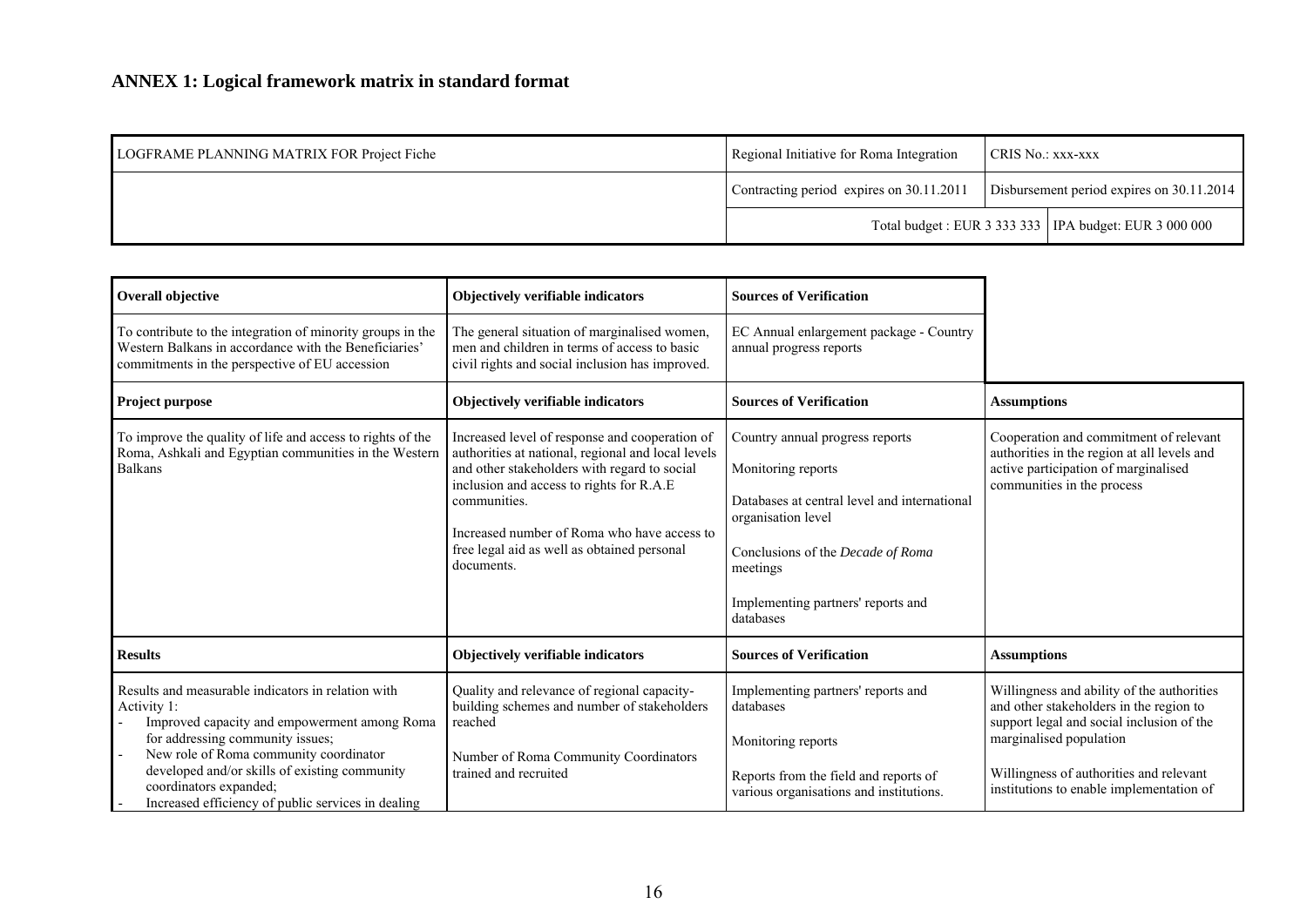|        | with RAE population and addressing related issues;<br>Dialogue and collaborations between R.A.E                                                                             | Number of stakeholders involved in peer                                                                                                 | Public surveys                                                       | activities                                                                   |
|--------|-----------------------------------------------------------------------------------------------------------------------------------------------------------------------------|-----------------------------------------------------------------------------------------------------------------------------------------|----------------------------------------------------------------------|------------------------------------------------------------------------------|
|        | community and public authorities established and<br>sustained:                                                                                                              | review and monitoring of Roma Coordinators'<br>work                                                                                     | Government and civil society reports and                             | Willingness of relevant authorities to                                       |
|        | Cross-fertilisation of experiences promoted and                                                                                                                             | Quality and usefulness of joint manuals/                                                                                                | adopted national mechanisms for protection<br>of marginalised groups | implement the necessary changes and<br>alleviate the situation of RAE groups |
|        | networking between relevant stakeholders<br>supported.                                                                                                                      | protocols                                                                                                                               |                                                                      | Readiness of R.A.E groups to pro-actively                                    |
| $\sim$ | Results and measurable indicators in relation with<br>Activity 2:<br>Skills in the field of legal advice for RAE<br>community expanded;                                     | Frequency and level of networking / exchanges<br>of information and experience between<br>stakeholders                                  |                                                                      | participate in the processes                                                 |
|        | Legal assistance / information systems for R.A.E<br>community set up and efficiency of targeted advice<br>enhanced:                                                         | Quality and relevance of training for legal<br>advisors                                                                                 |                                                                      |                                                                              |
|        | Increased pro-activity of public services for the<br>delivery of personal documents to RAE<br>communities;                                                                  | Level of collaboration between legal advisors at<br>regional level                                                                      |                                                                      |                                                                              |
|        | Access to personal documents for RAE community<br>facilitated:                                                                                                              | Quality and usefulness of common legal advice<br>information systems established, including                                             |                                                                      |                                                                              |
|        | Number of R.A.E individuals at risk of statelessness<br>reduced;                                                                                                            | number of users from RAE community                                                                                                      |                                                                      |                                                                              |
|        | Coordination between relevant administrative<br>bodies in the region promoted and supported as well<br>as relevant administrative/legal procedures<br>improved.             | Number of cases of requests for civil<br>registration / access to personal documents<br>resolved as a result of regional collaborations |                                                                      |                                                                              |
|        | Results and measurable indicators in relation with<br>Activity 3:                                                                                                           | % decrease in processing time for<br>administrative procedures                                                                          |                                                                      |                                                                              |
|        | Empowerment of target groups in the management<br>of their communities promoted and developed;<br>Living conditions (housing) in Roma settlements<br>enhanced;              | Number of, and level of financial support for<br>local relief actions supported by small grant<br>schemes                               |                                                                      |                                                                              |
|        | Situation related to issues of land planning /<br>property documents clarified and/or improved;<br>Access to public services for RAE community<br>expanded;                 | Number of RAE individuals concerned and<br>positively affected as a result of small grant<br>scheme                                     |                                                                      |                                                                              |
|        | Access to health care for RAE community promoted<br>and improved;<br>Access to social welfare system for RAE<br>communities enhanced.                                       | Level of RAE population targeted / reached by<br>information campaigns on health care and<br>social welfare opportunities               |                                                                      |                                                                              |
|        | Results and measurable indicators in relation with<br>Activity 4:<br>Awareness about importance of education and equal<br>opportunities (gender equality) raised within RAE | Number, frequency and relevance of<br>awareness-raising campaigns and other<br>outreach activities, as well as level of                 |                                                                      |                                                                              |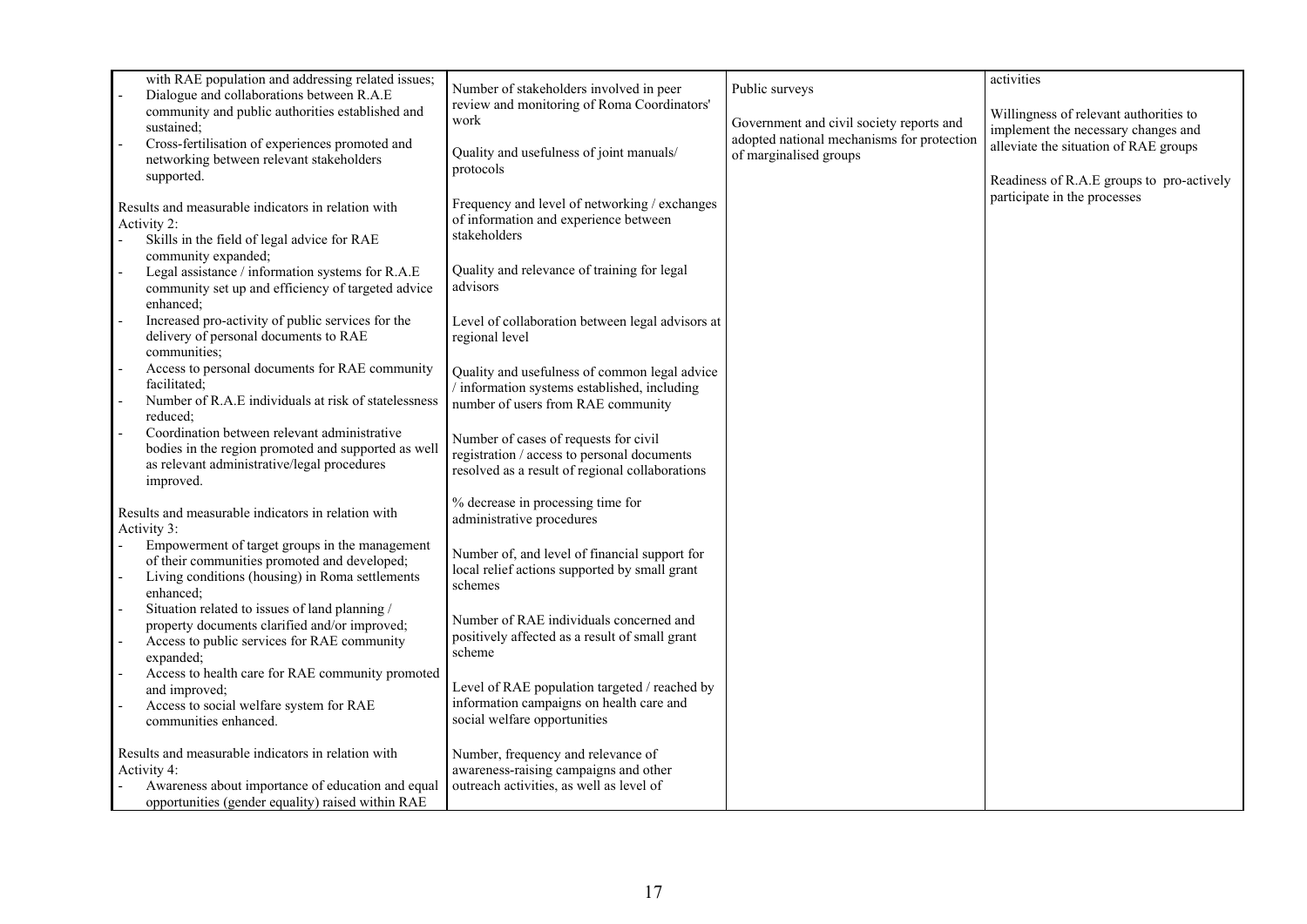| community;<br>Increased awareness among relevant authorities,<br>stakeholders and the general public regarding Roma<br>issues;<br>Perceptions of the general public vis-à-vis RAE<br>modified and improved.<br>Results and measurable indicators in relation with<br>Activity 5:<br>Cross-fertilisation of activities at regional level<br>promoted;<br>Networking between project implementers and<br>representatives of the Roma community at regional<br>level fostered;<br>Empowerment of national authorities/bodies in the<br>follow-up of EC-funded interventions in the field of<br>integration of minorities enhanced;<br>Presence of relevant stakeholders and visibility of<br>regional actions in the field of Roma inclusion in the<br>Western Balkans at European level supported. | population reached<br>Number of PI-material and other material<br>produced<br>Level of improved perception of the general<br>public vis-à-vis Roma groups as monitored by<br>surveys<br>Number and level of responsibility/involvement<br>of stakeholders involved in coordination of<br>activities and networking at regional level<br>Number and types of activities at European<br>level in which project partners and stakeholders<br>have taken part |                                    |                    |
|--------------------------------------------------------------------------------------------------------------------------------------------------------------------------------------------------------------------------------------------------------------------------------------------------------------------------------------------------------------------------------------------------------------------------------------------------------------------------------------------------------------------------------------------------------------------------------------------------------------------------------------------------------------------------------------------------------------------------------------------------------------------------------------------------|-----------------------------------------------------------------------------------------------------------------------------------------------------------------------------------------------------------------------------------------------------------------------------------------------------------------------------------------------------------------------------------------------------------------------------------------------------------|------------------------------------|--------------------|
| <b>Activities</b>                                                                                                                                                                                                                                                                                                                                                                                                                                                                                                                                                                                                                                                                                                                                                                                | <b>Means</b>                                                                                                                                                                                                                                                                                                                                                                                                                                              | <b>Costs</b>                       | <b>Assumptions</b> |
| Activity $I$ : Develop a regional capacity-building<br>programme targeting Roma groups/settlements and<br>relevant (local and regional) authorities dealing with<br>RAE communities;<br>Activity 2: Set up a regional service aiming to improve                                                                                                                                                                                                                                                                                                                                                                                                                                                                                                                                                  | Grant agreement with a public sector operator<br>or international organisation                                                                                                                                                                                                                                                                                                                                                                            | Total budget: $\epsilon$ 3 333 333 |                    |
| the provision of free legal aid to RAE communities and<br>facilitate access to documents;                                                                                                                                                                                                                                                                                                                                                                                                                                                                                                                                                                                                                                                                                                        |                                                                                                                                                                                                                                                                                                                                                                                                                                                           |                                    |                    |
| Activity 3: Conduct regional actions aiming to improve<br>living and housing conditions for RAE communities;                                                                                                                                                                                                                                                                                                                                                                                                                                                                                                                                                                                                                                                                                     |                                                                                                                                                                                                                                                                                                                                                                                                                                                           |                                    |                    |
| Activity 4: Raise awareness of the general public on<br>Roma issues and promote participation and visibility of<br>RAE communities in public life;                                                                                                                                                                                                                                                                                                                                                                                                                                                                                                                                                                                                                                               |                                                                                                                                                                                                                                                                                                                                                                                                                                                           |                                    |                    |
| Activity 5: Foster regional coordination and active<br>participation of relevant public authorities in the field of<br>Roma inclusion, as well as visibility and promotion at<br>European level of actions carried out in the Western                                                                                                                                                                                                                                                                                                                                                                                                                                                                                                                                                            |                                                                                                                                                                                                                                                                                                                                                                                                                                                           |                                    |                    |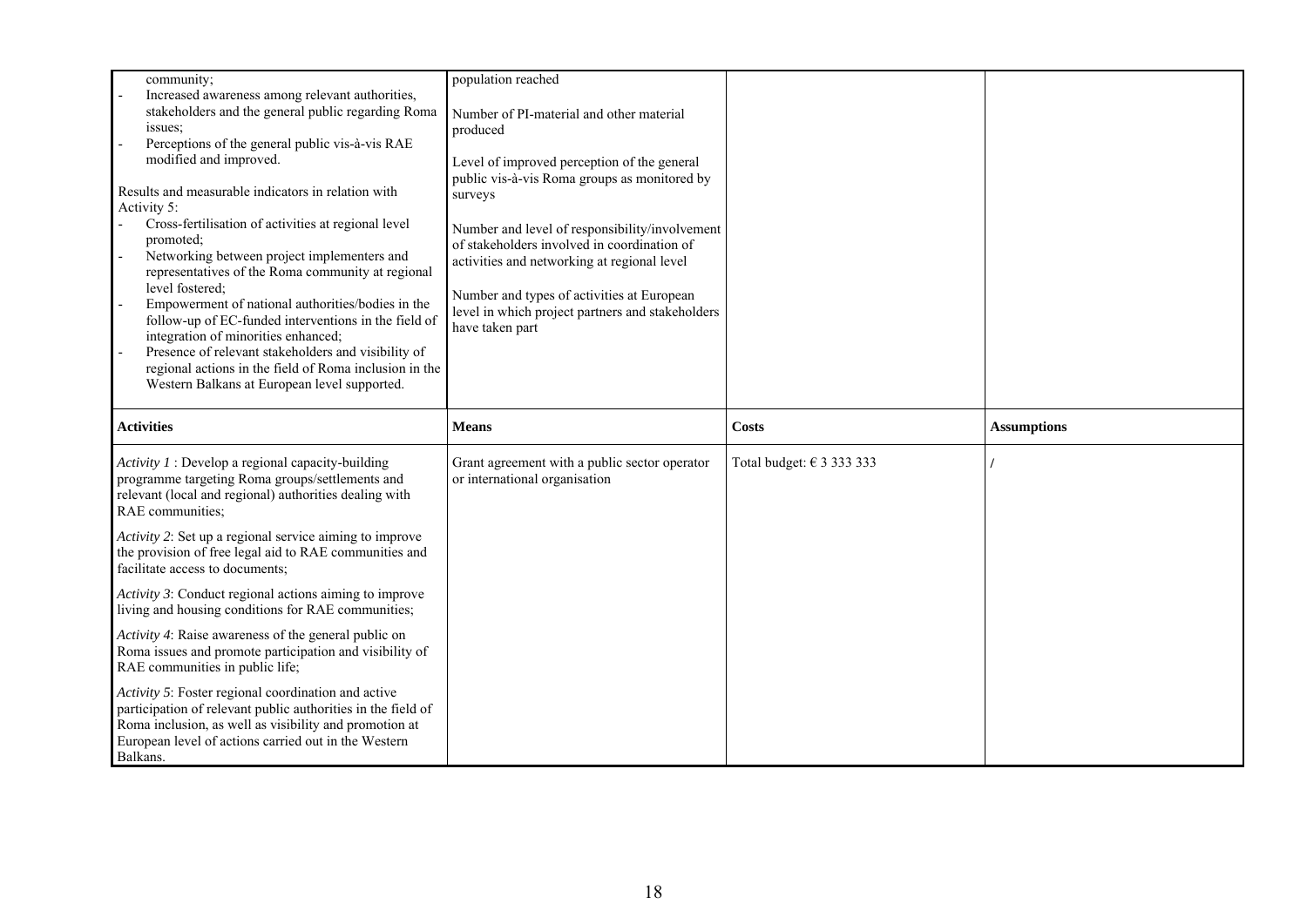| <b>Contracted</b> | Q4 2010   | Q1 2011 | Q2 2011 | Q3 2011 | Q4 2011   | Q1 2012 | Q <sub>2</sub> 2012 | Q3 2012 | Q4 2012   | Q1 2013             | Q <sub>2</sub> 2013 | Q3 2013 |
|-------------------|-----------|---------|---------|---------|-----------|---------|---------------------|---------|-----------|---------------------|---------------------|---------|
| Contract 1        | 3 000 000 |         |         |         |           |         |                     |         |           |                     |                     |         |
| <b>Cumulated</b>  | 3 000 000 |         |         |         |           |         |                     |         |           |                     |                     |         |
|                   |           |         |         |         |           |         |                     |         |           |                     |                     |         |
| <b>Disbursed</b>  | Q1 2011   | Q2 2011 | Q3 2011 | Q4 2011 | Q1 2012   | Q2 2012 | Q3 2012             | Q4 2012 | Q1 2013   | Q <sub>2</sub> 2013 | Q3 2013             | Q4 2013 |
| Contract 1        | 800 000   |         |         |         | 1 000 000 |         |                     |         | 1 000 000 |                     |                     | 200 000 |

|  |  | ANNEX II: Amounts (in EUR) contracted and disbursed per quarter over the full duration of project |  |  |  |
|--|--|---------------------------------------------------------------------------------------------------|--|--|--|
|--|--|---------------------------------------------------------------------------------------------------|--|--|--|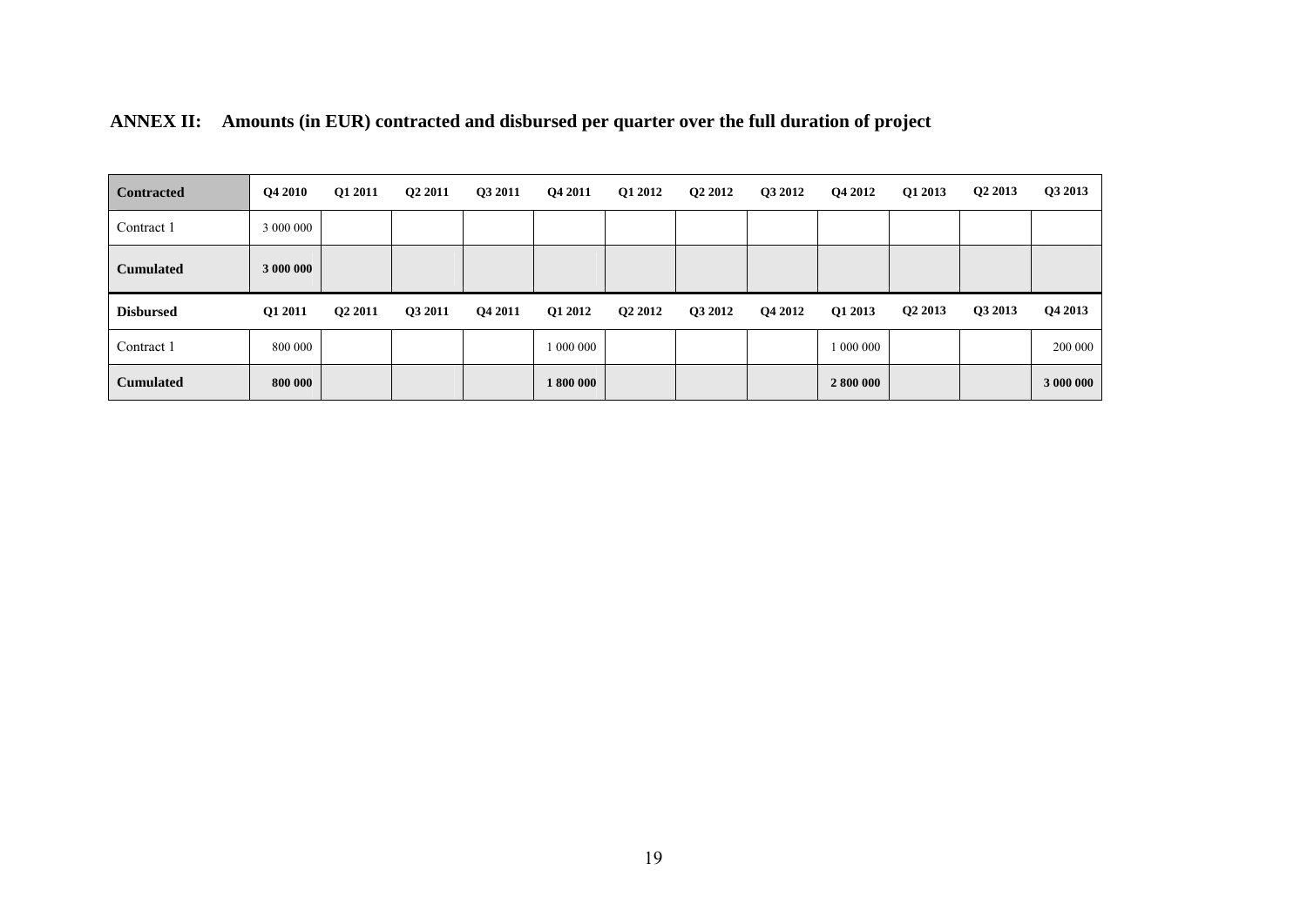# **ANNEX III: Description of Institutional Framework**

Improving social inclusion of minorities and the Roma communities in particular is a priority for all Beneficiaries covered by this project. The project will target public authorities, primarily Ministries related to Minorities and Human Rights, as well as other institutions and line Ministries, such as Ministries of Health, Social Affairs, etc. The following is an indicative list of the main target authorities:

#### *In Albania*

- Ministry of Labour, Social Affairs and Equal Opportunities, and in particular the Technical Secretariat of the National Strategy on Improving the Living Conditions of the Roma Community and the Roma Monitoring Department (its role also includes the promotion of employment among the Roma community);
- Ministry of Education and Science (activities include cooperation between NGOs and government for identification of Roma children or improving the provision of information to parents);
- Ministry of Health (promotion of access to primary health care);
- Ministry of Interior (registration of the Roma population as well as the promotion of opportunities for Roma to join the ranks of the police force and public administration);
- Ministry of Public Works, Transport and Communication (its role includes the promotion of proposals for improving the living conditions of Roma);
- Ministry of Culture (setting-up of an action plan in the field of art, culture, youth and sport for the Roma); Focal Points are assigned within each responsible Ministry;

#### *In Bosnia and Herzegovina*

Ministry for Human Rights and Refugees;

#### *In Croatia*

- Government Office for National Minorities;

#### *In the former Yugoslav Republic of Macedonia*

- Roma Minister without portfolio;
- Ministry of Labour and Social Policy, Department for Implementation of the Strategy and the Decade of the Roma;
- Multi-ministerial working group on poverty reduction and social inclusion;

#### *In Montenegro*

Ministry of Health, Labour and Social Affairs;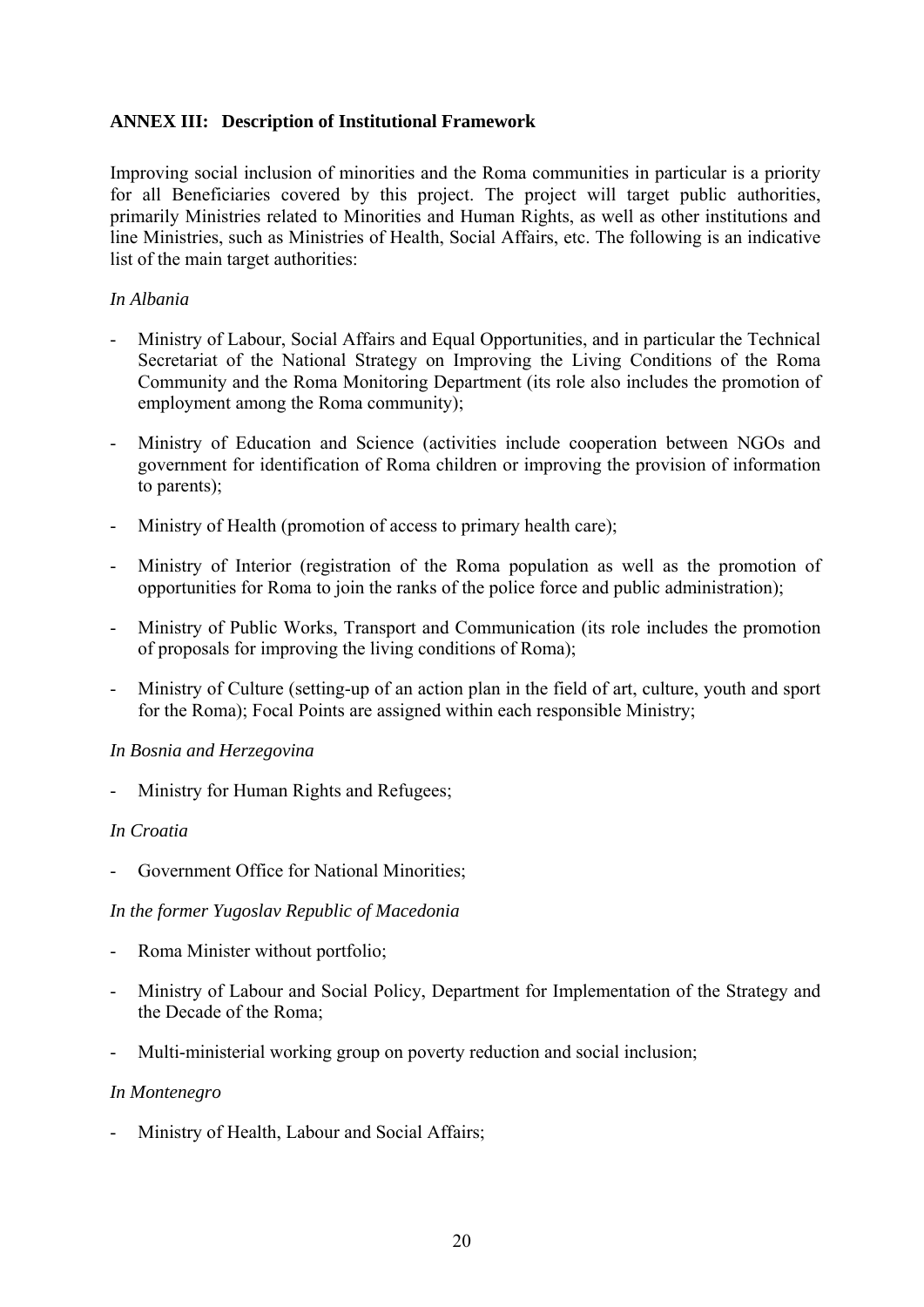- <span id="page-20-0"></span>Ministry for Human and Minority Rights Protection<sup>[10](#page-20-0)</sup>;
- Ministry of Finance;
- Ministry of Education and Science;
- Ministry of Internal Affairs and Public Administration;
- Ministry of Health;
- Ministry of Culture, Sports and media;
- Bureau for the Care of Refugee;
- Roma National Council;

## *In Serbia*

- Ministry for Human and Minority Rights;
- Commissariat for Refugees;
- Ministry of Labour and Social Policy;

## *In Kosovo*

<u>.</u>

Office of the Prime Minister, and in particular the Office for Good Governance, Human Rights, Equal Opportunities and Gender Issues, as well as the Office for Community Affairs.

<sup>&</sup>lt;sup>10</sup> The tasks of the National Coordinator for the implementation of the Action Plan for the "Decade of Roma inclusion 2005-2015" are positioned within the Ministry for Human and Minority Rights Protection.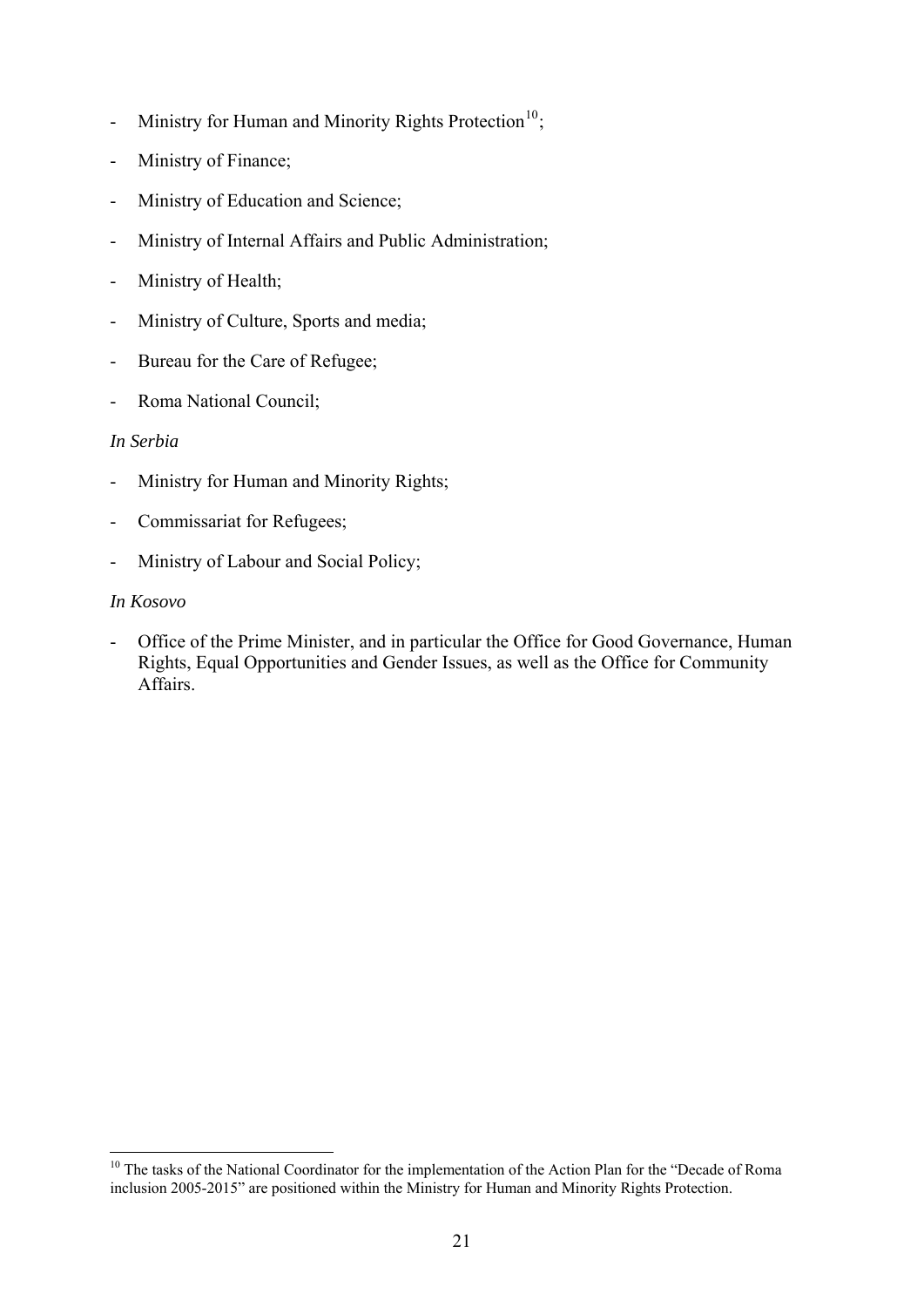## **ANNEX IV: Reference to laws, regulations and strategic documents**

Relevant laws, regulations and strategic documents related to integration of minorities at EU level include:

- Staff working document accompanying the communication from the Commission to the European Parliament, the Council, the European Economic and Social Committee and the Committee of the Regions – Non discrimination and equal opportunities: A renewed commitment – Community Instruments and Policies for Roma Inclusion, COM(2008)420 final, of 2.7.2008;
- − Council Conclusions on Inclusion of the Roma 2947th Employment, Social Policy, health and Consumer Affairs, Council meeting, Luxembourg, 8 June 2009;
- The EC communication on Western Balkans: Enchasing the European Perspective, COM(2008)127 final, of 5.3.2008;
- − Council Decision of 18 February 2008 (2008/210/EC) on the principles, priorities and conditions contained in the European Partnership with Albania and repealing Decision 2006/54/EC;
- − Council Decision of 18 February 2008 (2008/211/EC) on the principles, priorities and conditions contained in the European Partnership with Bosnia and Herzegovina and repealing Decision 2006/55/EC;
- − Council Decision of 12 February 2008 on the principles, priorities and conditions contained in the Accession Partnership with Croatia and repealing Decision 2006/145/EC;
- − Council Decision of 18 February 2008 (2008/212/EC) on the principles, priorities and conditions contained in the Accession Partnership with the former Yugoslav Republic of Macedonia and repealing Decision 2006/57/EC;
- − Council Decision of 22 January 2007 (2007/49/EC) on the principles, priorities and conditions contained in the European Partnership with Montenegro;
- − Council Decision of 18 February 2008 (2008/213/EC) on the principles, priorities and conditions contained in the European Partnership with Serbia including Kosovo as defined by United Nations Security Council Resolution 1244 of 10 June 1999 and repealing Decision 2006/56/EC;
- − Multi-Beneficiary Multi-annual Indicative Planning Document (2009/2011);
- Albania 2008 Progress Report;
- Bosnia and Herzegovina 2008 Progress Report;
- Croatia 2008 Progress Report;
- The former Yugoslav Republic of Macedonia 2008 Progress Report;
- Montenegro 2008 Progress Report;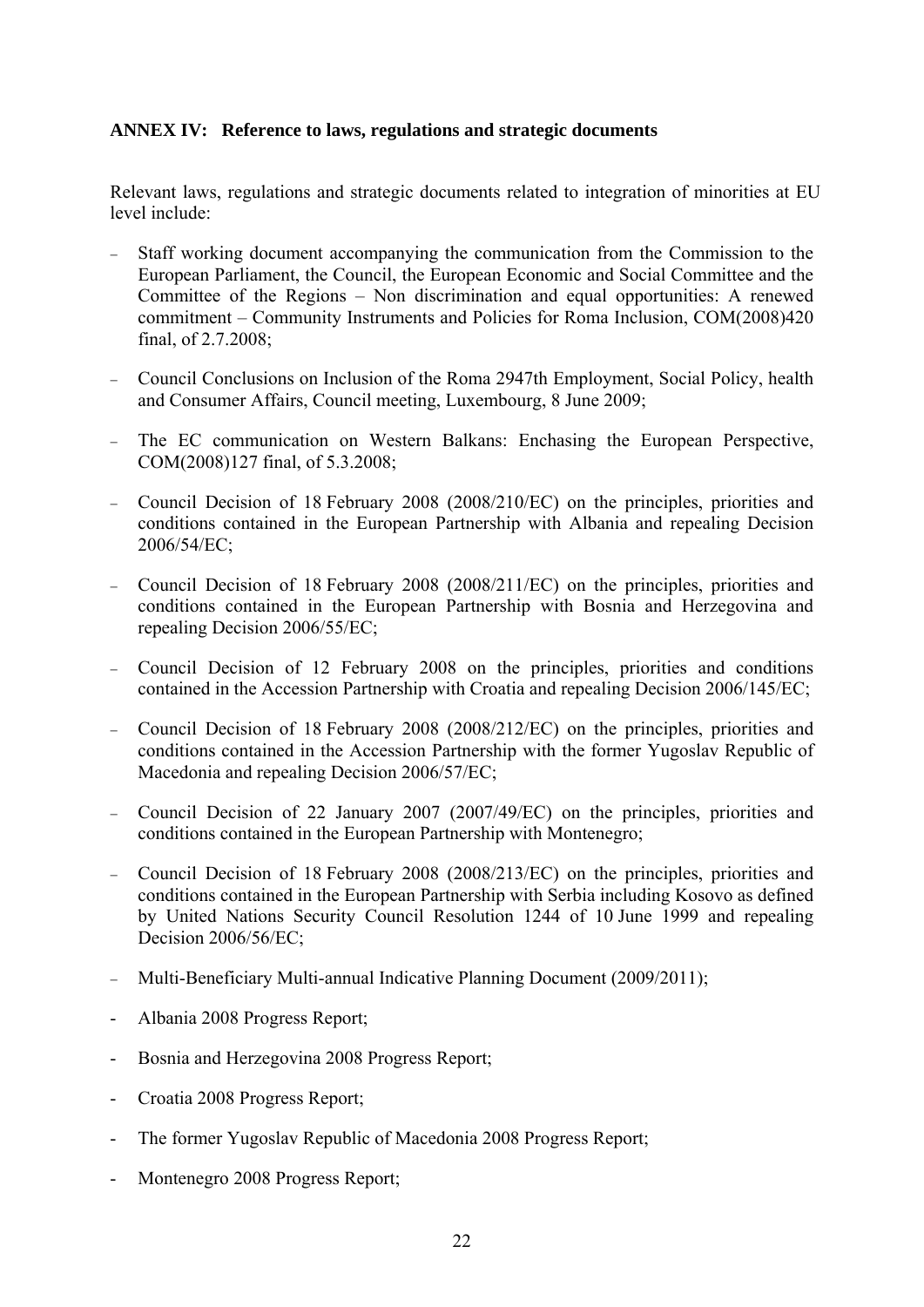- Serbia 2008 Progress Report;
- Kosovo 2008 Progress Report;
- Multi-Beneficiary Multi-annual Indicative Planning Document (2009/2011);

Relevant laws, regulations and strategic documents related to integration of minorities at the level of Beneficiaries include:

### *In Albania*

- Strategy "For improving the living conditions of Roma community" (decision of Council of Minister's No 633 dt 18.09.2003) drafted in 2003 by an Inter-ministerial group in cooperation with NGO's;

## *In Bosnia and Herzegovina*

- State Law on Protection of National Minorities (2003, Official Gazette BiH No. 12/03 and 76/05) - This law, which recognises 17 minority communities in BiH, is the most important document regulating the status of minorities in BiH;
- Law on Protection of National Minorities adopted by the Republika Srpska in 2005 (OG RS 2/05);
- Law on Protection of National Minorities adopted by the Federation of BiH in 2008 (OG FBiH 56/08);
- National Strategy on Roma adopted by the Council of Ministers of Bosnia and Herzegovina in 2005;
- National Action plan for employment, housing and health and the Decision on joining up the Decade of Roma Inclusion adopted by the Council of Ministers of Bosnia and Herzegovina on 3 July 2008;
- Action plan on educational needs of Roma and other minorities adopted by the Council of Ministers of Bosnia and Herzegovina in February 2008;

#### *In Croatia*

- National Programme for the Roma (2003);
- Action Plan for the Decade of Roma Inclusion 2005-2015 (latest annual version adopted in May 2009);
- National Programme for the Integration into the European Union (2009 update);
- National Implementation Plan on Social Inclusion 2009 2010 (draft);

#### *In the former Yugoslav Republic of Macedonia*

Strategy for Roma and Action Plans of the Decade for Roma Inclusion (2005-2015): Healthcare Action Plan and Operational Plan; Education Action Plan and Operational Plan; Housing Action Plan and Operational Plan; Employment Action Plan;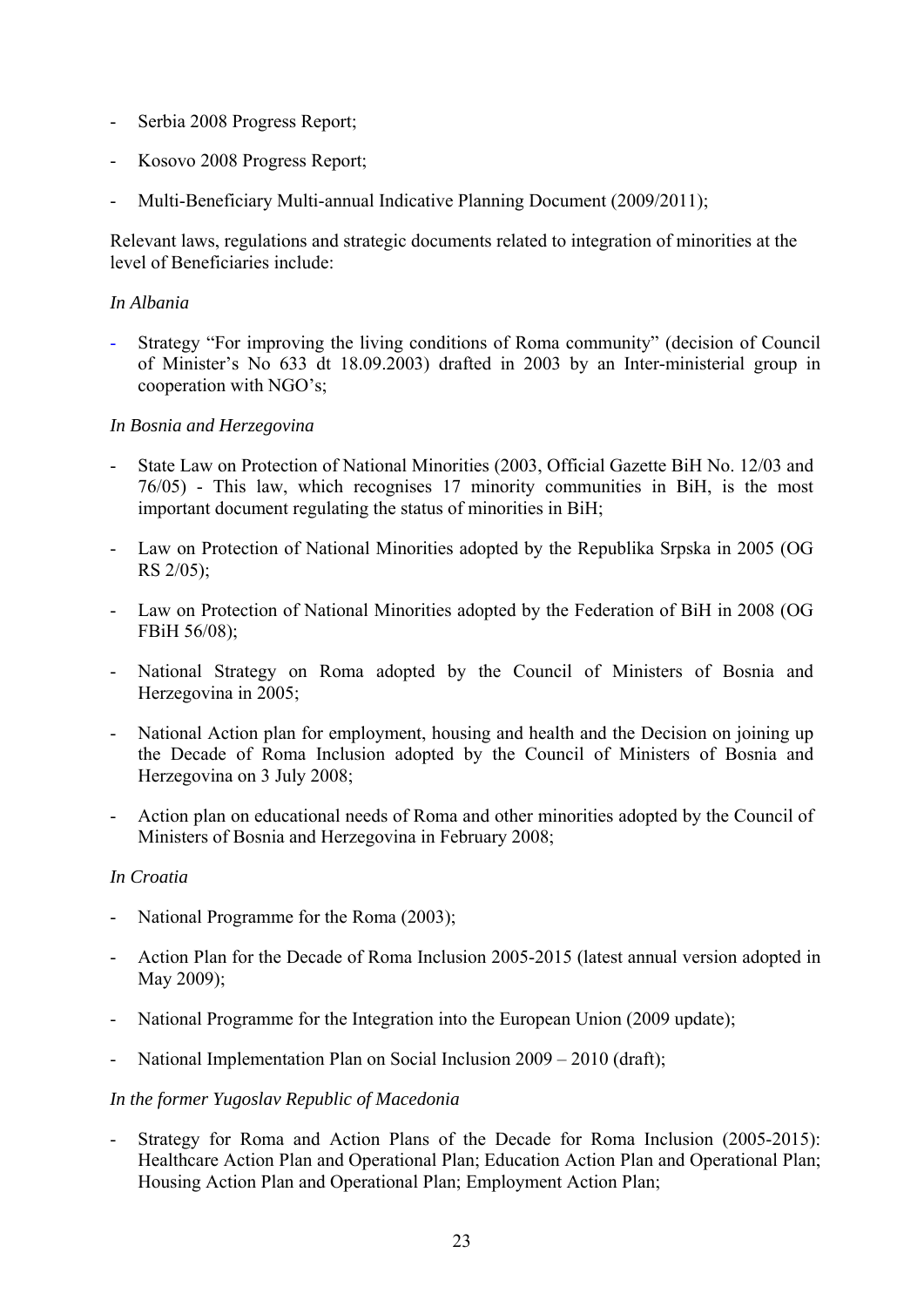- National Strategy for poverty Reduction and Social Inclusion;
- Strategy for Integration of Refugees and Foreigners;
- National Action Plan for integration of Refugees and Foreigners (not yet adopted);
- Government Report "On the way to the EU: contribution of the civil society in creating policy of social inclusion";

#### *In Montenegro*

- Law on minorities' rights and freedoms;
- Strategy of the minorities' policy;
- National Action Plan for the "Decade of Roma inclusion 2005 -2015";
- Strategy for the enhancement of the status of RAE population in Montenegro 2008-2012;
- Local Plan of action for RAE inclusion in the municipality of Nikšić 2008-2015;
- Publication of the database of RAE population in Montenegro;

#### *In Serbia*

Strategy and Action Plan for Improvement of Roma Position;

#### *In Kosovo*

- Strategy for the Integration of Roma, Ashkali and Egyptian Communities in the Republic of Kosovo 2009-2015.